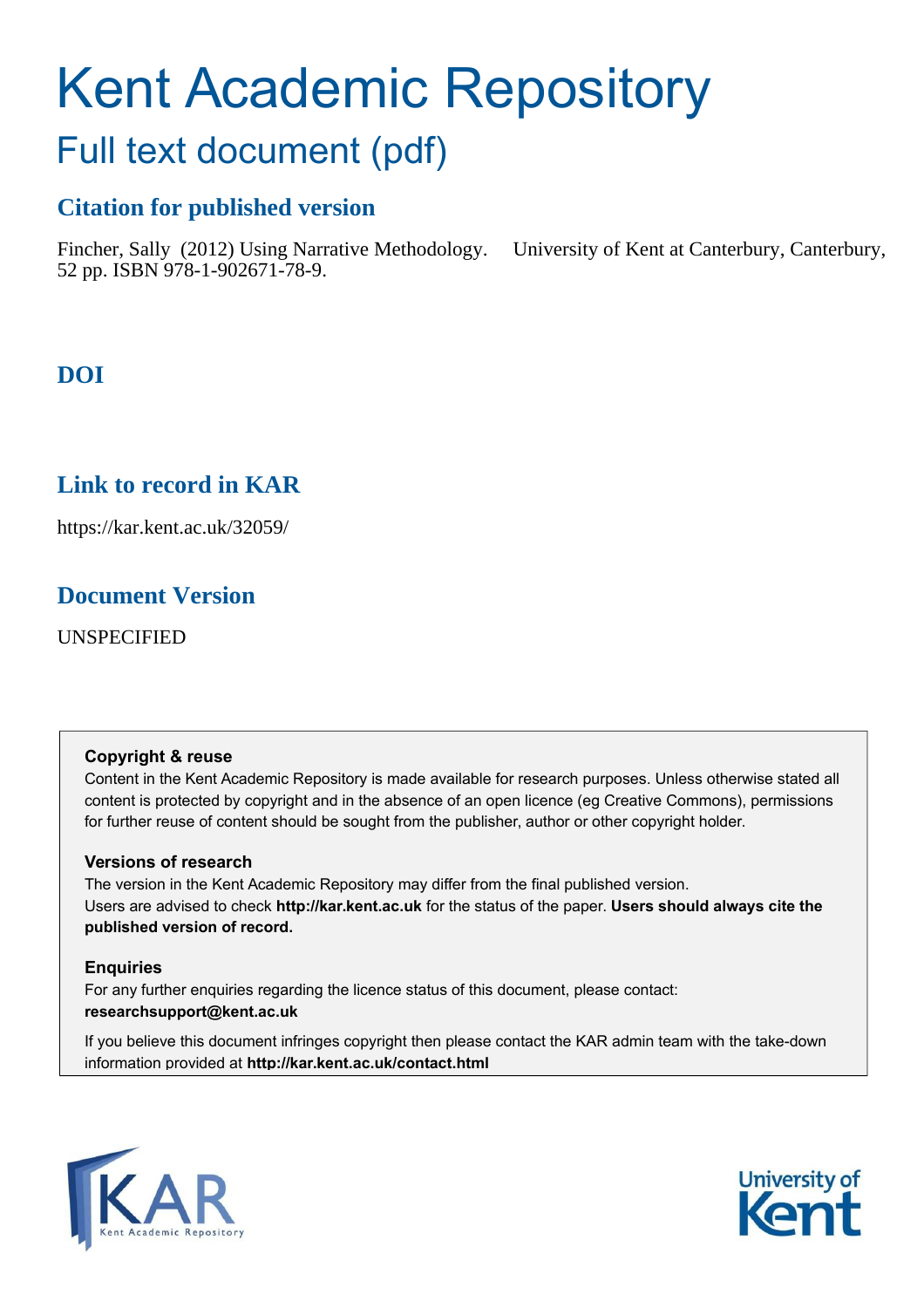A SHARE PROJECT HANDBOOK

### did did ka did did did did did did did di

## **USING NARRATIVE METHODOLOGY**

SALLY FINCHER

**KKKKKKKKKKKKKKKK** 





**www.sharingpractice.ac.uk**

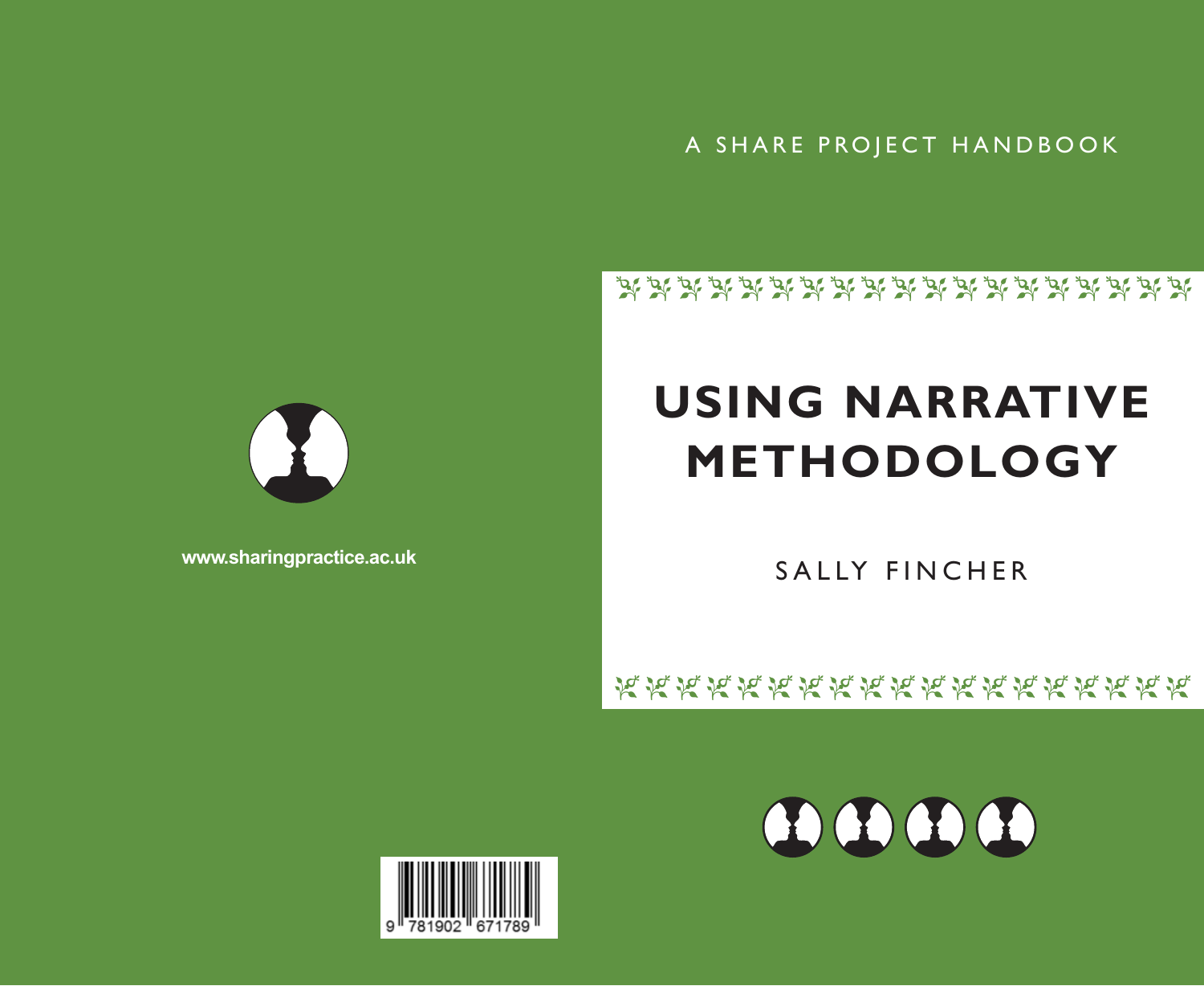

## **Using Narrative Methodology**

Sally Fincher

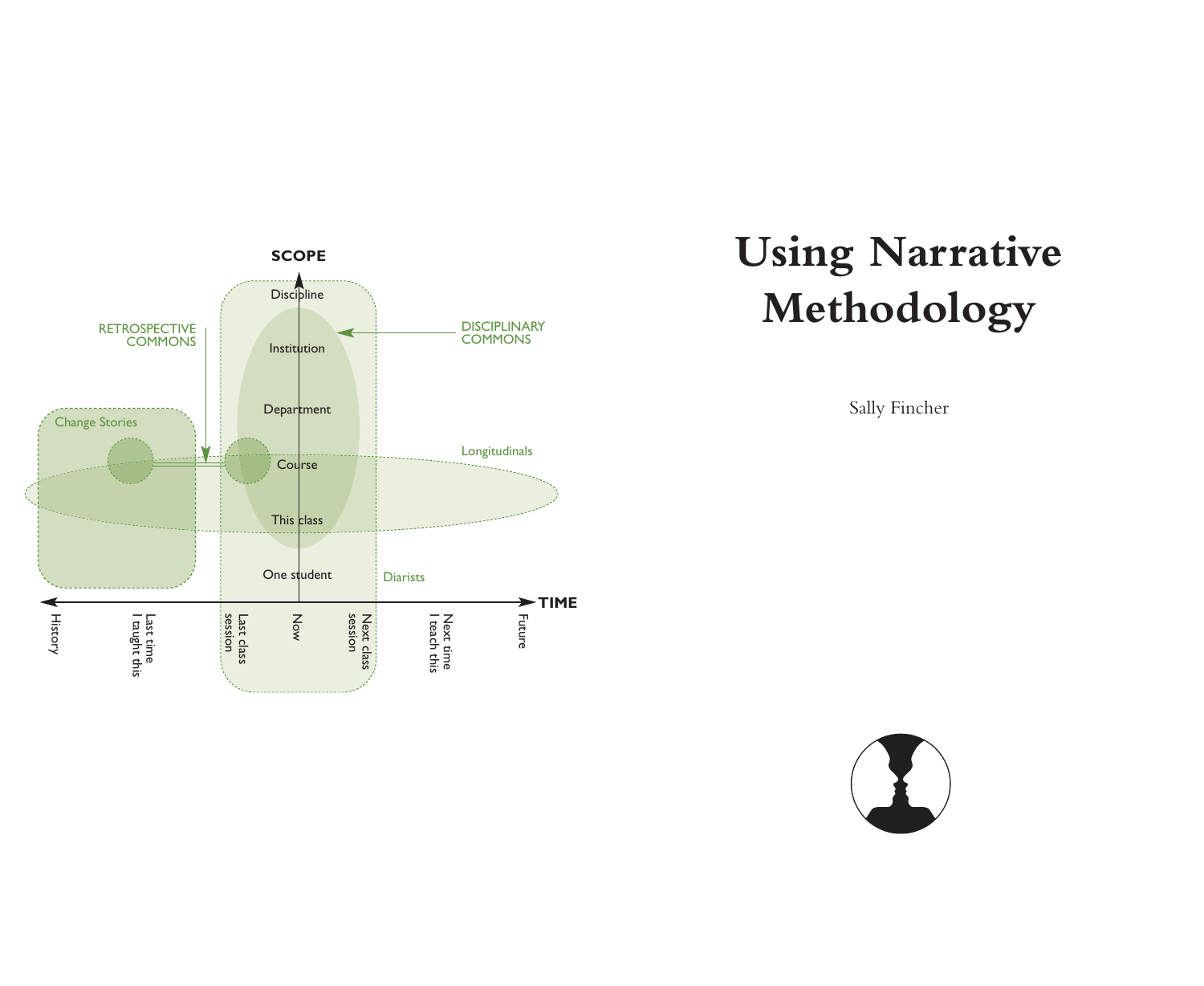First published by the University of Kent Press, 2012 Made and Printed in Great Britain Set in Monotype Bembo 9.75p/11.5pt

The cover illustration pays homage to the design of Penguin books from the 1930s and 1940s, a design reference that the Share Project used throughout its work deliberately to evoke that period when the "ordinary man" became a focus of enquiry, as we took the "ordinary academic" to be ours.

This work is licenced under the Creative Commons Attribution-NonCommercial-ShareAlike 3.0 Unported License.

To view a copy of this licence, visit http://creativecommons.org/licenses/by-nc-sa/3.0/ or send a letter to Creative Commons, 171 Second Street, Suite 300, San Francisco, California 94105, USA.



#### *Contents* \*\*\*\*\*\*\*\*\*\*\*\*\*\*\*\*\*\*\*\*\*\*\*\*\*

| <b>INTRODUCTION TO THE SHARE PROJECT</b>        |    |  |  |  |
|-------------------------------------------------|----|--|--|--|
| A Story to start with                           |    |  |  |  |
| Narrative as medium                             |    |  |  |  |
|                                                 |    |  |  |  |
| NARRATIVE AS METHODOLOGY                        |    |  |  |  |
| Stalking the wily narrative                     |    |  |  |  |
| Why do people tell stories?                     | 10 |  |  |  |
| Why do we listen?                               | 10 |  |  |  |
| What is the "truth" of stories?                 | 12 |  |  |  |
| Who can speak?                                  | 14 |  |  |  |
| Are they narratives or are they stories?        | 15 |  |  |  |
|                                                 |    |  |  |  |
| THE FOUR SHARE PROJECT STUDIES                  | 16 |  |  |  |
|                                                 |    |  |  |  |
| PARTICIPATORY NARRATIVE ENQUIRY: CHANGE STORIES | 17 |  |  |  |
| Background                                      | 17 |  |  |  |
| Change Stories instantiated                     | 20 |  |  |  |
| Reflection on Change Stories                    | 20 |  |  |  |
|                                                 |    |  |  |  |
| KEEPING A DIARY: DAY SURVEYS                    | 22 |  |  |  |
| Background                                      | 22 |  |  |  |
| Day Surveys instantiated                        | 24 |  |  |  |
| Reflection on Day Survey Diaries                |    |  |  |  |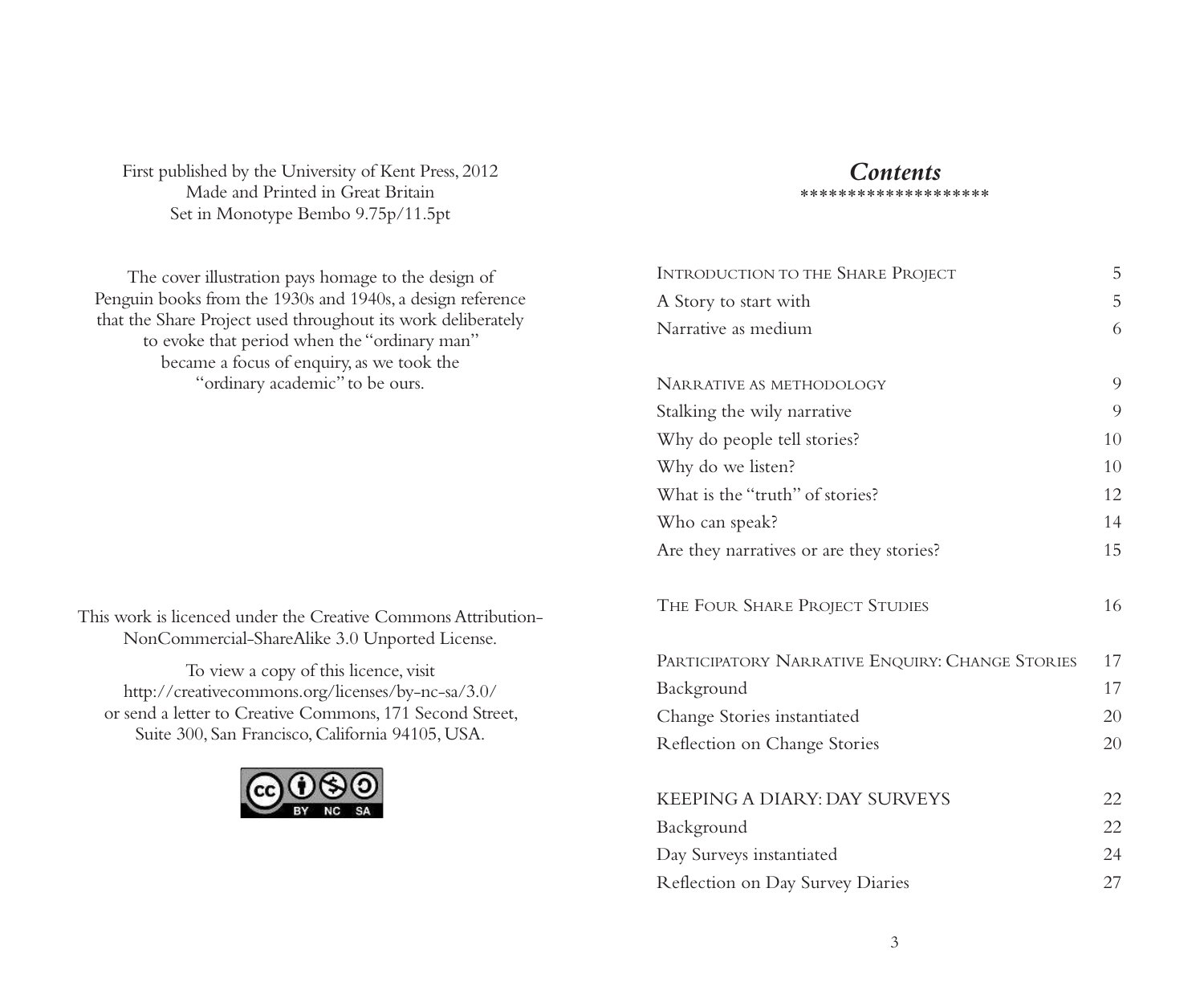| <b>DIGITAL NARRATIVES: COMMONS RETROSPECTIVE</b> |    |  |  |  |
|--------------------------------------------------|----|--|--|--|
| Background                                       |    |  |  |  |
| Digital Narratives instantiated                  |    |  |  |  |
| <b>Reflection on Commons Retrospectives</b>      | 33 |  |  |  |
| <b>BIOGRAPHICAL INTERVIEWS:</b>                  |    |  |  |  |
| LONGITUDINAL STUDY                               | 34 |  |  |  |
| Background                                       | 34 |  |  |  |
| "Baseline" Interview                             | 34 |  |  |  |
| Two short exercises                              | 35 |  |  |  |
| "Follow that Change"                             | 36 |  |  |  |
| "What are you reading?"                          | 37 |  |  |  |
| Final interview                                  | 38 |  |  |  |
| Longitudinal Study instantiated                  | 39 |  |  |  |
| MAPPING CHANGE: AN EMERGENT ANALYTIC FRAMEWORK   | 40 |  |  |  |

| 45 |
|----|
| 46 |
|    |
| 50 |
|    |

#### *Introduction to the Share Project* \*\*\*\*\*\*\*\*\*\*\*\*\*\*\*\*\*\*\*\*

The Share project ran from 2008-2012 and aimed to gain insight into how educators in Higher Education share teaching practice; how they represent it; how they use representations in turn, and how, when and with what evidence they change their teaching practice. The project comprised several separate, although inter-related, investigations and used narrative both as a *medium* with regard to representing practice and as a *methodology* in research studies. As Olson observes:

… narratives are key components in the authentic study of teaching, for until we understand the context and appreciate the perspectives of those involved, any understanding of what it means to teach and learn will remain fragmented and disconnected from the real world of teaching (Olson, 1997)

In investigating teachers' practice, we undertook four narrative enquiries. In the body of this handbook we consider each, in both theoretical and pragmatic reflection, in the hope that it may be of use to other researchers embarking on this sort of enquiry. We preface this with a short examination of the use of narrative as a medium and follow with the presentation of an analytic framework that emerged from the combination of narrative methodologies we employed.

#### *A STORY TO START WITH*

A colleague once told me a story. "When I first started teaching – it was in one-week blocks – I went the first week and paid close attention to the lecturer. I watched everything they did, and took careful notes. The next week, I did exactly the same as they did: it was a disaster." There is a story in my family (not in my memory) of a Christmas when I was about 3 or 4. My uncle demonstrated a magic trick, which I carefully watched, then announced "I can do that". Solemnly and seriously I did exactly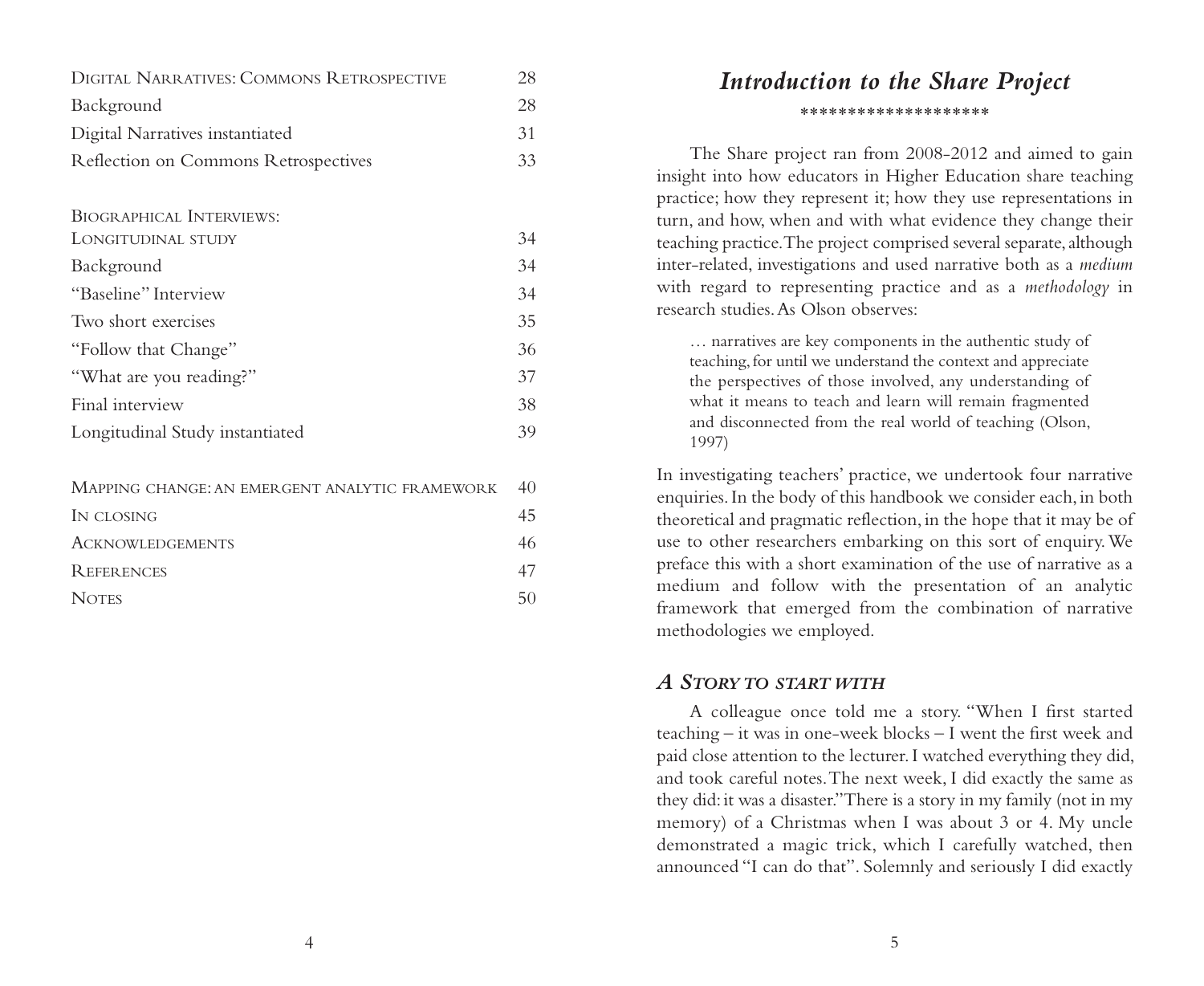the same as he had done, folded the handkerchief, waved my hands: it did not work.

Captivated by the finished product, both of us were, of course, looking at the wrong things. The skilled practice, the work – of teaching, of magic – is not evident in the act. It is rather like a gimmick that several of us employ when we first stand up in a lecture to teach computer programming<sup>i</sup> . We talk about how you can only learn programming by doing it, not by listening to people talking about it or watching other people do it. To emphasise our point, we briefly juggle three balls then hand them to a student in the front row and say "OK, I've showed you how, now you do it".

#### *NARRATIVE AS MEDIUM*

Despite the opening fable (cautionary tale, perhaps) we believe that there are ways that the crucial elements of skilled practice – looking at the right things – can be made apparent. The "trick" of it is to involve educators in a deliberate act of externalisation; reflective, aural or textual. That externalisation exposes what is important and significant for their teaching, allows others to see it and in turn, and with practice, to internalise it for themselves.

Throughout the Share Project we experimented with various forms of deliberate narrative externalisation: the structured, collegial reflection opportunities afforded by a *Disciplinary Commons* (Fincher & Tenenberg, 2007) or a *Bundle Story Process* (Finlay, 2012). Additionally we explored specific textual forms for capturing and representing teaching practice: patterns, bundles, portfolios (Falconer, Finlay, & Fincher, 2011). Throughout this, we were repeatedly struck by how powerful a vehicle narrative is for this kind of exchange.

Others, too, have recognised this power and collected stories to exemplify and to illustrate practice with real experience. Cynthia Kurtz describes using stories to create useful (and usable)

manuals within her work at IBM "One benefit seemed to be that people found the 'real user' stories so interesting and motivating that they explored information they might have passed by when it was merely reference material" (Kurtz, 2010, p. 72). The Howard Hughes Medical Institute at the University of Delaware collects "TA Tales", real stories from the experiences of graduate teaching assistants (TAs) that can be used for helping students new to teaching "make good decisions in situations they have not encountered before" (H. White, 2012, p. 2). In the early 2000's John Wakeford published a series of books aimed at "presenting insiders' views and experiences of university life". They were known as the "How I …" series, as many titles in the series started with that phrase<sup>ii</sup>. He chose the form for this series because "[I] just noticed how boring *How to Study* books were and recalled some books on public schools called *Marlborough by the Boys* etc., which were much more interesting and enlightening than those written by the headmasters." (Wakeford, 2010)

Part of the strength is of these collections is that the narratives are conducive to the teller; they represent real experience told from the narrator's point of view, so are easy to relate. And such narratives are equally conducive to the listener, unlike a "how to" story, a "how I" a story makes no demands that the listener "do as I do", they are rather, in Goodson and Walker's phrase, authoritative but not authoritarian (1995). A listener can judge what is significant and useful in a story, and take just that. The nature of exchange in a narrative representation means that you can draw from other's experiences, and that they then become your own. This is familiar to teachers:

"We're not in a position" he was saying "we don't have the resources to invent – it takes a lot of money to develop curriculum from scratch … we just can't do that. But we're great at implementing the good things that we find. We might have to beg, borrow or steal is, but we can apply a good idea." (Rose, 1995, p. 94)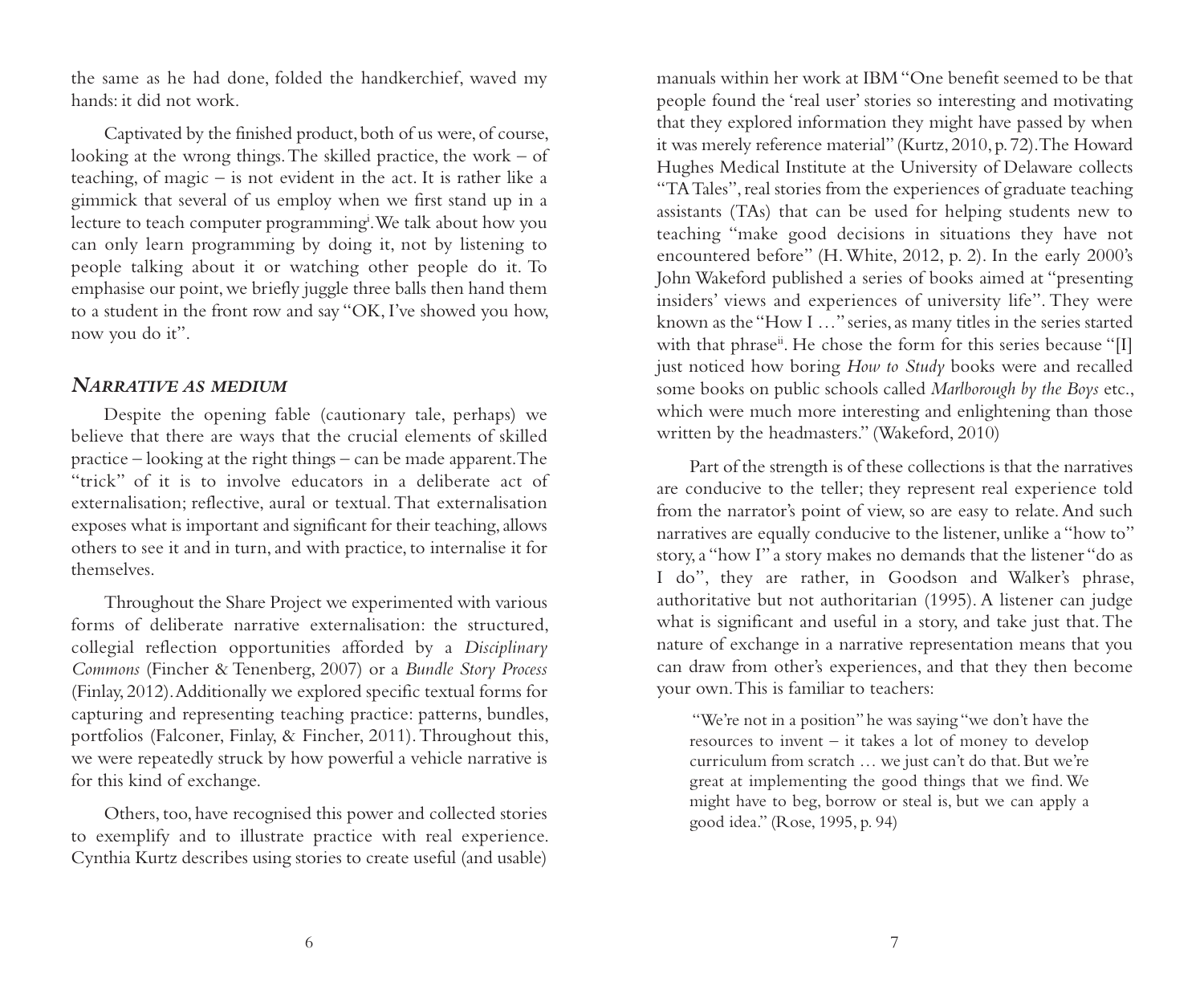And narrative may also be a very appropriate mechanism by which the structure and organisation of educational knowledge develops, progresses and strengthens. Richard Feynman was a great scientist. He said of teaching:

… my own personal experience – as you will realize, there is an awful lot of studying of the methods of education going on, particularly of the teaching of arithmetic – but if you try to find out what is really known about what is the better way to teach arithmetic than some other way, you will discover that there is an enormous number of studies and a great deal of statistics, but they are all disconnected from one another and they are mixtures of anecdotes, uncontrolled experiments, and very poorly controlled experiments, so there is very little information as a result. (Feynman & Robbins, 1999, p. 106)

Recognising the boundary of method, he proceeds:

Now whether the scientific method would work in those fields if we knew how to do it, I don't know. It's particularly weak in this way. There may be some other method. For example, to listen to the ideas of the past and the experience of people for a long time might be a good idea. It's only a good idea not to pay attention to the past when you have another independent source of information that you've decided to follow. (Feynman & Robbins, 1999, p. 243)

William H Schubert – a more conventional source of educational scholarship – concurs:

Teachers are often good storytellers: they relate the essence of their experience, their best teacher lore, through anecdote rather than by trying to explain the essence directly (Schubert & Ayers, 1992, p. 142)

#### *Narrative as Methodology* \*\*\*\*\*\*\*\*\*\*\*\*\*\*\*\*\*\*\*\*

When using narrative as an investigative tool, rather than as a representational form, there are a number of issues that we, as researchers, have to negotiate. Some of these are obvious (or quickly become so). Others are more obscure, and yet if unconsidered can compromise results. The four Share Project studies that we undertook, and their associated methodologies, were: Change Stories, participatory narrative enquiry; Day Surveys, diaries; a *Commons* Retrospective, scaffolded creation of digital narratives; Longitudinal Study, biographical interviews. Before describing each of these, in this section we explore some of the general issues that underlie narrative work that we found to be particularly significant.

#### *STALKING THE WILY NARRATIVE*

Narrative is a particularly important way in which teachers convey information about their practice. Judith Warren Little observes

Practitioners continually make use of 'personal data' (i.e., information drawn from personal experience) to make sense of things. … Accounts of teaching experience punctuate teachers' talk with one another in a range of workplace contexts: in staffroom or hallway encounters, regularly scheduled meetings of one sort or another, professional development events, and increasingly, activities focused on reviews of school assessment data or samples of student work. Such accounts, whether in the form of passing references or extended narratives, form a pervasive feature of professional interaction. (Little, 2007)

And although she is speaking of school teachers, rather than tertiary educators, the same is surely true in that milieu also. However, as useful and as meaning-laden as it is, narrative poses several problems for the researcher using it as an investigative methodology. There is no shortage of stories, but they are hard to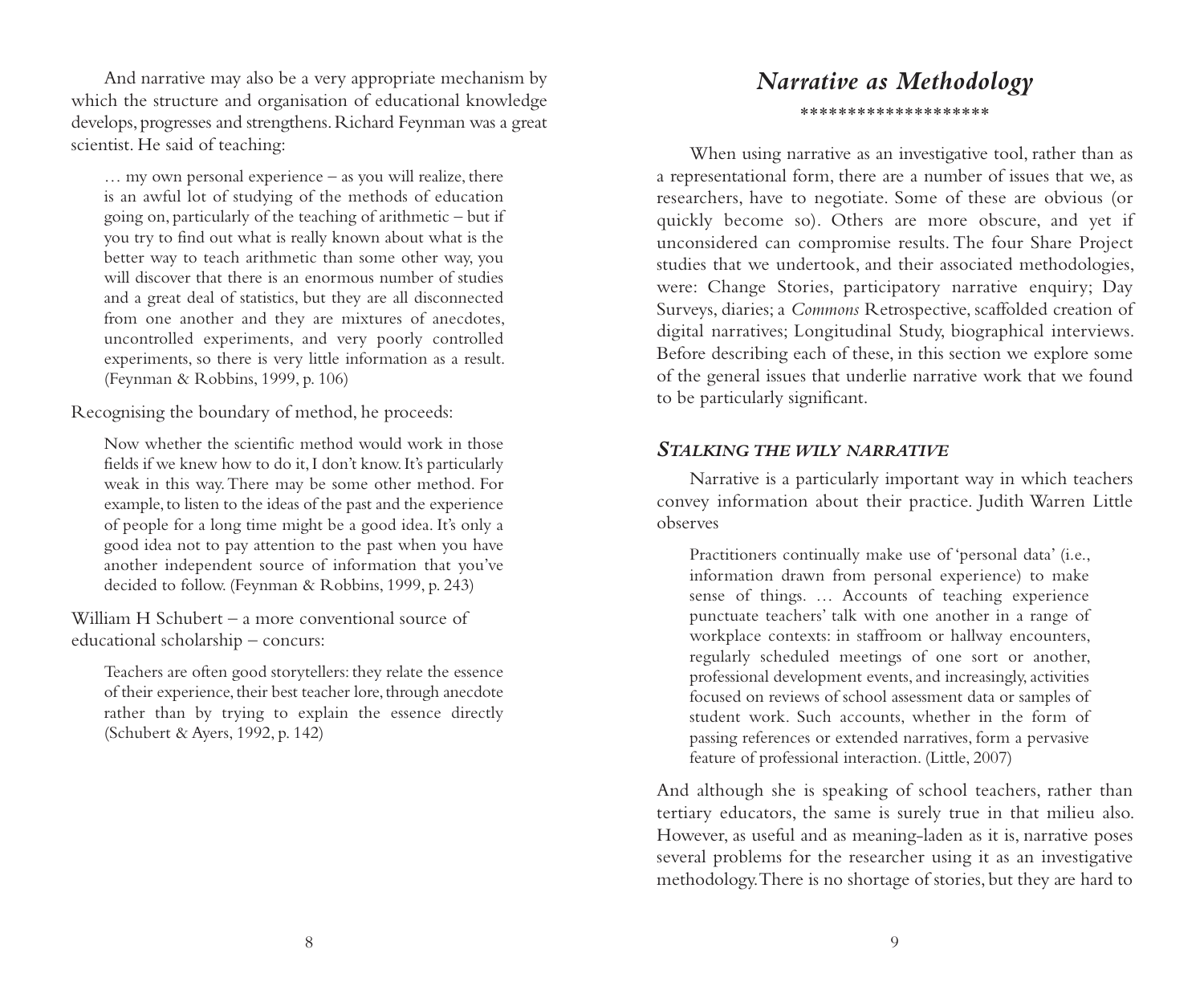locate in the habitat, hard to trap, and hard to index. We have to learn where to look, how to capture and represent them, and then how to interrogate and classify them.

#### *WHY DO PEOPLE TELL STORIES?*

A first problem in using narrative methods is that whilst it is trivial to recognise a story, it is hard to compel their emergence. They naturally arise in response to a situation, either our own or someone else's.

Our own stories arise from a first person narrative based on real experience. Whilst the term "war story" is often used in a rather loose fashion, Jane J White provides a sharper definition and purpose in respect of teacher practice and teacher's reflection:

War stories are about problems, issues, difficulties and triumphs. They have a need to be told: "Let me tell you what happened to me today …" and they solicit sympathy and advice: interpretations, counter-narratives, "amen" encouragement. (J. J. White, 1991, p. 251)

It is difficult (if not impossible) to recreate the *need* to tell a story. Unless it is "present" somehow for the teller, then the response will be awkward and contrived. So all the methods we used have a preliminary step, sometimes short (a quick prompt) sometimes prolonged (an extended personal interaction), which provide stimulus to engage and to provoke narrative responses.

#### *WHY DO WE LISTEN?*

We respond to others' experience with a story when we recognise a point of salience between their experience and our own. Gregory Bateson (1979) neatly characterised the "naturalness" of the narrative response in human thought:

There is a story which I have used before and shall use again: A man wanted to know about mind, not in nature, but in his private large computer. He asked it (no doubt in his best Fortran), 'Do you compute that you will ever think like a

human being?' The machine then set to work to analyze its own computational habits. Finally, the machine printed its answer on a piece of paper, as such machines do. The man ran to get the answer and found, neatly typed, the words:

#### THAT REMINDS ME OF A STORY

Bateson concludes his anecdote "For surely the computer was right. This is indeed how people think." In the same vein Gary Klein, in his work on naturalistic decision-making observes "Causal mental models typically take the form of a story" (Klein & Baxter, 2006) and some theorists claim that narrative is fundamental to human thought. The psychologist Jerome Bruner (1986) has argued that human beings have two modes of thought: *paradigmatic* or *logico-scientific* cognition, characterised by positivist enquiry and relating to the discovery and application of universals; and *narrative* cognition which focuses on the situated and particular, in temporal and causal relation<sup>iii</sup>.

As listeners, we understand that stories are meaningful and that they can have a meaning for us, although that meaning may not always be the same for everyone who hears it. Sometimes meaning is private, cautionary; sometimes meaning is public and shared with particular salience for certain sorts of listener. An example of this is the quasi-ritualised story-telling in Alcoholics Anonymous where a central practice in meetings is the telling of "second stories" (Arminen, 2004), that is a story that is purposefully meant to share common features with those stories that have been told before (in Alcoholics Anonymous terms, *I drank, I was a drunk, now I'm sober*). These stories are both less commonly told in other forums, and less meaningful within those forums, where the listeners are not themselves recovering alcoholics.

Sometimes meaning grows and changes as we grow and change through different contextual and developmental circumstances. "Another important principle of learning through storytelling is that since stories can be heard again and again, the meanings that one makes or doesn't make from them can happen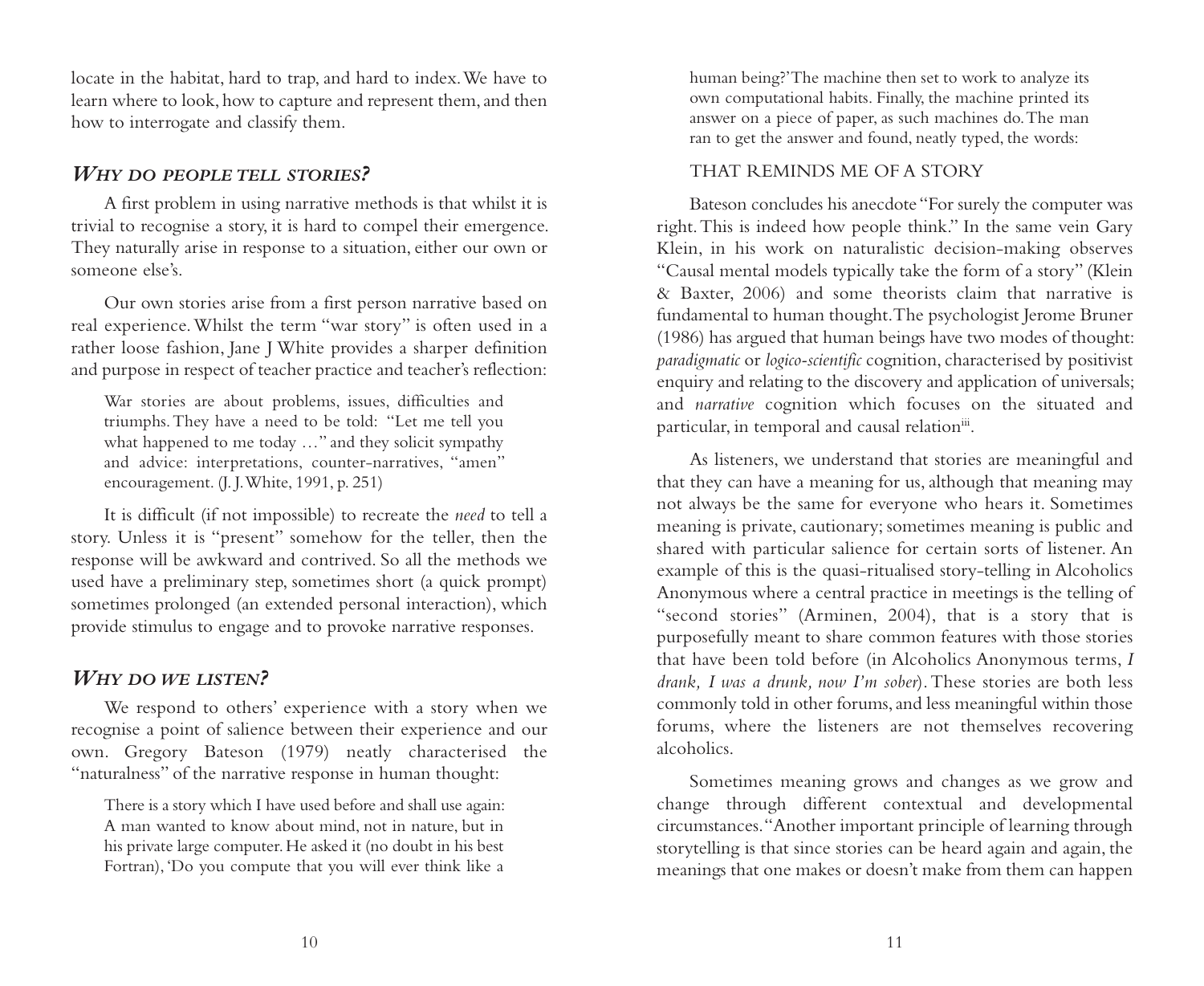at any time. One does not have to give a meaning right after hearing a story, as with the question-and-answer pedagogical approach" (Archibald, 2008, p. 24). We may not be "ready" for a story, or we may lay a story down for future understanding. We may wish we had listened to a story at an earlier time (or listened to it differently or better); we may live with stories for a long time – and they may live with us.

We found that the currency of narrative was good in our investigations. Participants were willing, even eager, to hear the stories that others were telling. In our investigations this happened in different ways: face-to-face in "story circles", where one person's story would prompt a response from others; directly, in participant-to-participant interviews and vicariously, in diary extracts reported anonymously in a monthly "newsletter". In each case, there was a ready audience.

#### *WHAT IS THE "TRUTH" OF STORIES?*

This leads to a second problem of using narrative methods: their situated and particular nature. This irreducibly individualistic quality makes narrative an awkward tool for generating generalisable claims; their meaning cannot be aggregated and abstracted to a universal principle. That does not mean that narratives cannot be about the same thing, of course. As human rights "truth commissions" demonstrate, gathering multiple personal narratives can establish a more truthful picture of events than that described by the dominant voice. And at the same time they acknowledge the validity of each individual story by soliciting them, and being audience for them. As Shea says of the South African "truth and reconciliation" hearings:

Opened with prayers and accompanied by hymn singing, the human rights violations hearings represented the commission's and the country's attempt to restore honor and dignity to victims and survivors, by giving them a platform from which to tell their highly emotive stories. (Shea, 2000, p. 4)

The strength (and compass) of narrative truth is experiential authenticity. The central weakness of narrative as a singular subjective representation is balanced by an intense qualitative richness. As Amabile and Kramer say of their extensive diary study "Fascinating stories lie within the ... daily surveys ... No numerical results, no matter how significant, can tell those tales" (2011, p. 7). And whilst stories cannot possibly fulfil a positivistic role as data at the same time their systematic collection may, methodologically, be thought of as contributing to a different sort of endeavour, a different sort of understanding. Tom Harrisson (of Mass-Observation) emphasises the primacy of the particular in human research concerning everyday experience, rather than generalising intentions of the statistician "The obsession for the typical, the representative, the 'statistical sample', has exercised a serious limitation on the British approach to human problems ... (Mass-Observation & Harrisson, 1943, p. 10). And a similar plea for methodological development and trajectory is related by Peter Fensham:

My own nurturing for research in the social sciences was by Oliver Zangwill in Cambridge, who held another inbetween position with respect to theory. He believed the social sciences had to live through a much longer adolescence of careful observation (as natural sciences like chemistry and biology have done) before they could begin to have significant theories (Fensham, 2004, p. 80)

The overwhelming value in narrative research is that stories are true for the telleriv. And whilst a story I hear told might not be "true" for me, that does not make it false for someone else. If we can respect this quality of narrative truth we can apprehend circumstances from other positions, may come to understand how things appear differently in different contexts, and, perhaps, why. Thus a collection of stories contains the "validity of multiple perspectives" (Mitchell & Egudo, 2003, p. 7) and may more "truly" describe a situation than an aggregation of scaled-response questions, although, as researchers, we have to have the wit to recognise and describe it.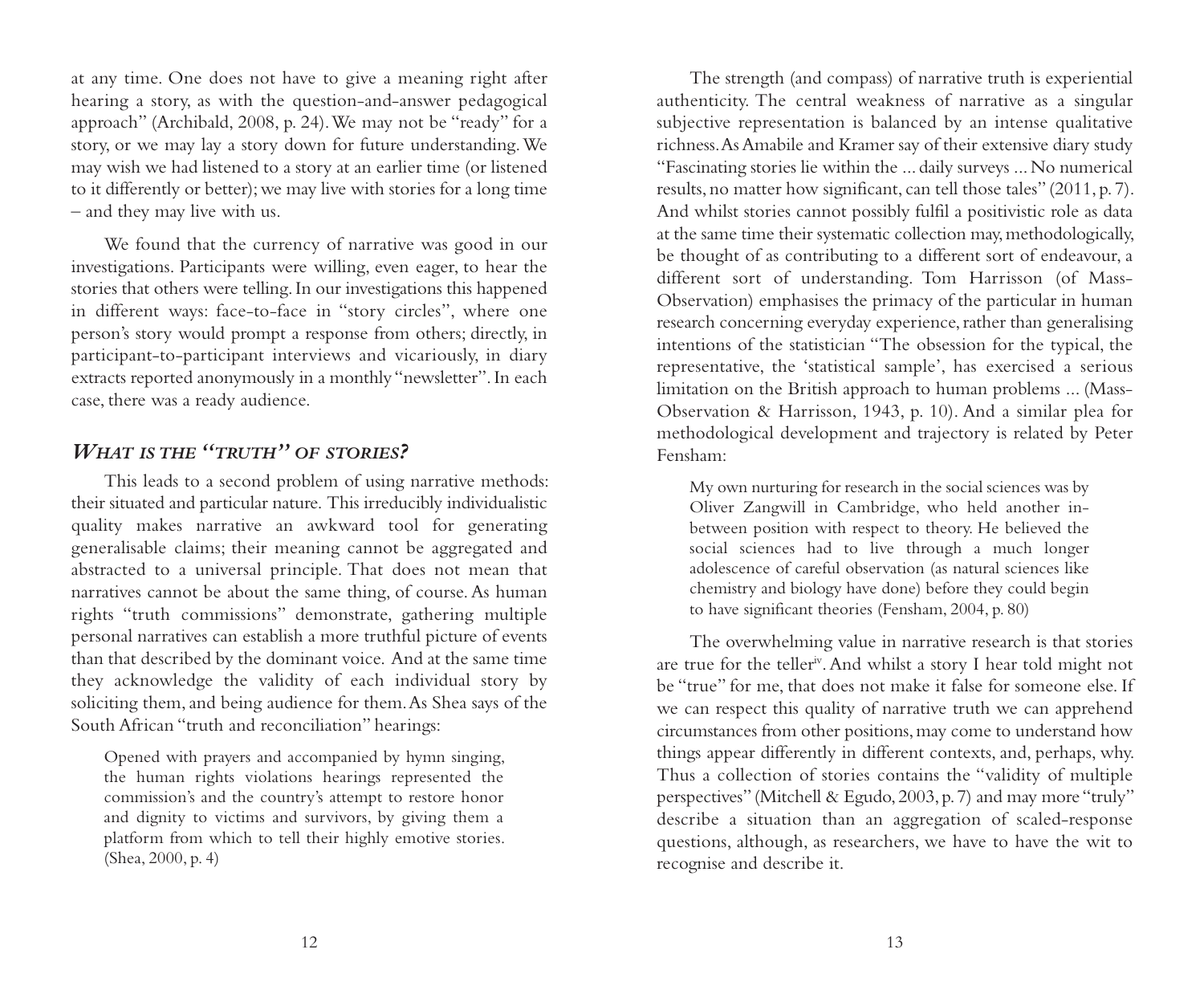#### *WHO CAN SPEAK?*

"Stories come into their own when a community has been fattened up, rendered ripe and willing to hear such stories" (Plummer, 2011)

Ken Plummer speaks of there being times when stories can be heard and when they can't. In part of his own work he has focussed on sexual stories; of rape, or sexual suffering, of gay and lesbian "coming out". These are example of stories which may not be told – may not even be formulated – in a society that (for example) neither recognises nor represents homosexuality. In this way, stories can *only* be told when they can be heard (Plummer, 1994). He describes this as being a condition of "interpretive communities", for example when stories of people with HIV infection are differently heard in caring communities than in others for which fear is the interpretive frame.

This leads to a third key problem of narrative research, which concerns the intended audience of a story. When we solicit responses in interviews, be they structured, semi-structured, overtly biographical or constrained to an event or place, as researchers we bring our attitudes and interpretations to bear even in the choice of our questions. We shape what is allowable, what may be said and what is permitted to stay hidden (let alone what is unseen and overlooked). We talk to "subjects" or "participants" and (for the most part) unquestioningly accept their responses as truthful and code them for similarities, for "themes" that illustrate our thesis.

Bill Bytheway suggests in his life-course interviews that the exchange of stories might be a more equal endeavour. "Arguably all research about people's lives is participative. And it inevitably follows that researchers will talk about 'them' and what 'we' have learnt from having interviewed or observed them. Recently there have been efforts to overcome this clumsy and restrictive relationship" (Bytheway, 2011, p. 21). This has been a prominent theme in investigations of indigenous and aboriginal story telling for some time (Archibald, 2008; Klapproth, 2004). Other

researchers (especially life history researchers) may regard such texts as "co-constructions" indeed the series of books collectively known as the *Narrative Study of Lives* (edited by Ruthellen Josselson and Amia Lieblich) explicitly encourage this practice and rhetorical stance.

Across our studies, we encountered this issue in several different ways. We most keenly felt the "co-construction" pull in our "standard" biographical interviewing (longitudinal studies). Even if participants weren't known to us initially, because we visited several times over several years, inevitably a personal relationship developed which informed the interviews. Other methods we employed had far greater "researcher-distance", some where we simply set up the initial story-prompt and then had participants submit their narratives electronically (change stories) never meeting or interacting with them further, to more complex relationships of author and audience where participants' could glimpse each other's voices (day surveys), or where they were reflecting on their own past voice (digital narratives). For each method, these choices were important with regard to the different qualities of the data collected.

#### *ARE THEY NARRATIVES OR ARE THEY STORIES?*

All terms in this arena are problematic in some way.

*Story* can imply both "literary" and "fabrication", the idea that stories are both the preserve of the particularly talented and are, essentially, untrue: they are fabricated, "made up" and not honest reporting.

*Narrative* has little everyday meaning, and can be heard as technical and pompous.

*Anecdote* implies that the event described is slight, hardly worthy of report, and its meaning is often pejorative.

Although we have used all terms in the course of the Share project, we favour the more neutral "narrative", particularly in regard to naturalistic, fragmentary, texts. In certain places we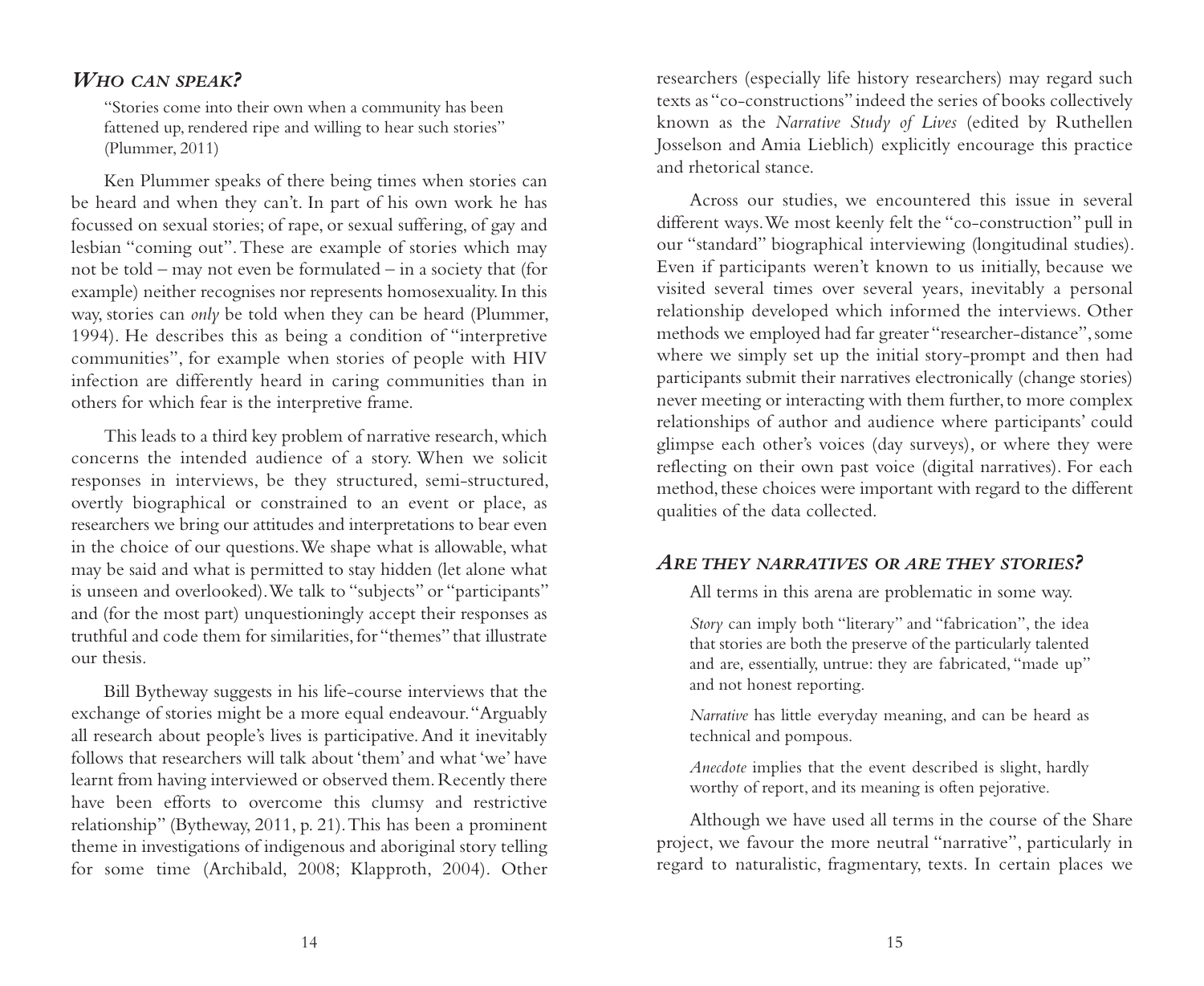distinguish this even more strongly with the term *non-storied narrative* to describe examples that explicitly rule out the devices of fiction such as plot and character etc., in (Fincher, 2012), for example.

#### *The Four Share Project Studies* \*\*\*\*\*\*\*\*\*\*\*\*\*\*\*\*\*\*\*\*

The four Share Project studies and their associated methodologies were:

- Change Stories, participatory narrative enquiry;
- Day Surveys, diaries;
- *Commons* Retrospective, scaffolded creation of digital narratives;
- Longitudinal Study, biographical interviews.

#### *Participatory Narrative Enquiry: Change Stories* \*\*\*\*\*\*\*\*\*\*\*\*\*\*\*\*\*\*\*\*

#### *BACKGROUND*

This piece of our research was prompted by two desiderata. The first was that if we were interested in change in practice, then we should enquire directly about it. The second was to practice "researcher-distance", that is to put as much space between the projections, biases and assumptions of us as researchers and the analysis as possible. Even the act of questioning, or seeking biographical reflection through interview, are researcher-invasive and researcher-interpretative. In this section of our work we sought the depth of insight that is revealed by stories:

Storytelling and story analysis can facilitate a kind of reflecting that is often difficult to do, a consideration of those ordinarily tacit constructs that guide practice. Stories point towards deep beliefs and assumptions that people often cannot tell in propositional ways or denotive form, the "personal theories" and deeply held images that guide their actions (Mattingly, 1991, p. 236)

Our investigation of "Change Stories" followed a pragmatic methodology of Participatory Narrative Enquiry (PNE) which originated in the IBM Institute of Knowledge Management in the commercial context of "knowledge transfer", and utilised a proprietary software suite for analysis<sup>v</sup>. It turns out that neither the prescribed methodology nor the specific software were *necessary* to PNE but for us they were a time-efficient and convenient "way in" to this method of working. The underlying premise is that "sense-making" methods which seek insights from multiple perspectives throughout an organisation work more effectively to reveal issues (and potential solutions) in "real world" organisations than traditional statistical and survey techniques.

Within PNE the "data" gathered (and the basic unit for analysis) is a narrative fragment, or anecdote. Although often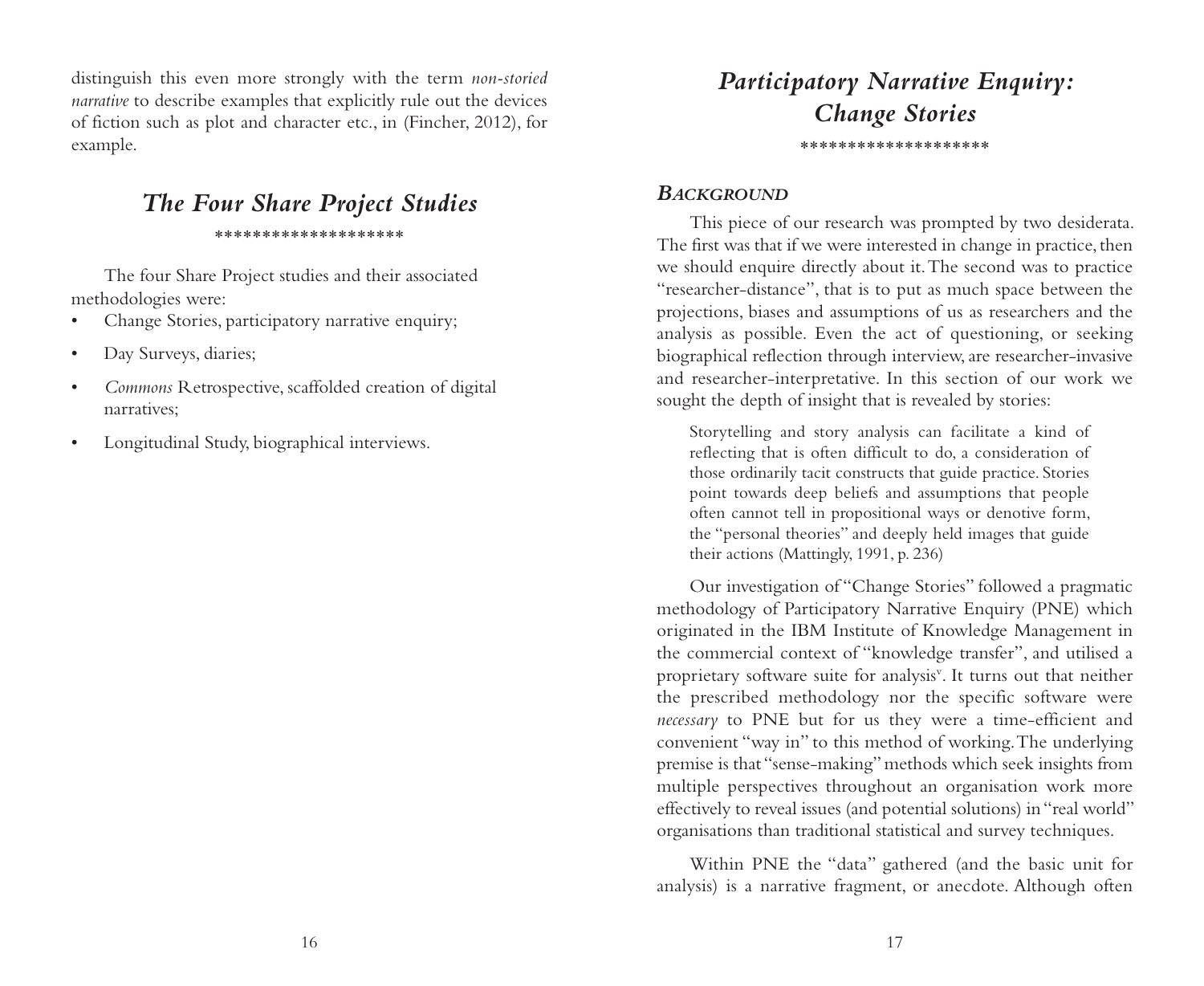referred to as "stories" this term can be misleading, and sometimes daunting, to contributors. "Story" is overlaid with, on the one hand, literary expectations (of fables, novels, "bed-time" stories) and on the other the experience of listening to a skilled raconteur, the enjoyable after-dinner speaker. Both of these hold the expectation of story as a performance, to influence an audience (Goodman, 2008). That sort of crafting, of adhering to expected and shared forms, is not what is sought in PNE (although sometimes emerges, nevertheless).

What PNE methods seek is material as close to unconsidered "natural" exchange of stories as possible. They do this by crafting a "prompt" which is presented to contributors in the hope that it will elicit a resonant reaction, the recognition of relevance, of salience, that promotes the Bateson-esque response "that reminds me of a story". *How* the "prompt" is presented varies. Sometimes it is done online, sometimes face-to-face in a "story circle" where interaction is facilitated, and stories captured as they occur. Often, although not invariably, these are audio-recorded (Callahan, Rixon, & Schenk, 2006). Face-to-face is a frequently preferred method, as listening to others' contributions often stimulates further responses; in this way the ultimate story collection is made both larger and more diverse. However, in many situations it is physically not possible to gather contributors together.

When the prompt is presented remotely, online, there are broadly two schools of thought as to how it should be crafted. One (characterised by Dave Snowden) is elaborate:

- Prompts should be about the whole of the experience and should be designed to elicit narrative material rather than a simple statement.
- The question should be asked in such a way as to elicit a meaningful context in the imagination of the subject.
- The question should not privilege positive or negative experiences but should seek both.

The contributor should be allowed to answer in the third person.

An example of this kind of prompt is

"Imagine you are in a bar on a Friday night and your best friend comes in and says they have been offered a job with your company. What stories from you, or your colleagues', experience would you tell them to encourage them to join? What stories from your or your friends' experience would you tell them to discourage them from joining?"

The other takes the view that this sort of prompt is too nested, too conditional, and that it can be too difficult for people to follow the logic of the question. In this view, the focus is on the quality of elicitation, on making it straightforward for contributors to respond. The simplest procedure here is to ask the question you are interested in and add the phrase "what happened?" or "what happened then?" (Kurtz, 2010). In either case, "the purpose of a prompting question is to elicit narrative not to gather interpretation or meaning" (Snowden, 2010, p. 10)

Howsoever the narratives are collected, the next step in the PNE process is sense-making. In this phase contributors respond to a series of pre-defined questions (a "sensemaking framework") that expose the meaning the story has *for them*. It is important in this methodology that the person who provides the story decides what it means (rather than the researcher interpreting it) in a process of "self-signification". In the tradition of the company we were working with, and whose software we were using, this process took the twin forms of a) scaled responses to questions, and b) "triads" a graphical technique which required contributors to make a mark on a of triangle that "best represented the meaning of their story" where each of the points of the triangle had a different semantic label. For example, in regard to the question *To what extent was the work environment open to new initiatives* the three points might be labelled "Encouraged use of learning"; "Risk adverse" and "Too much else was going on".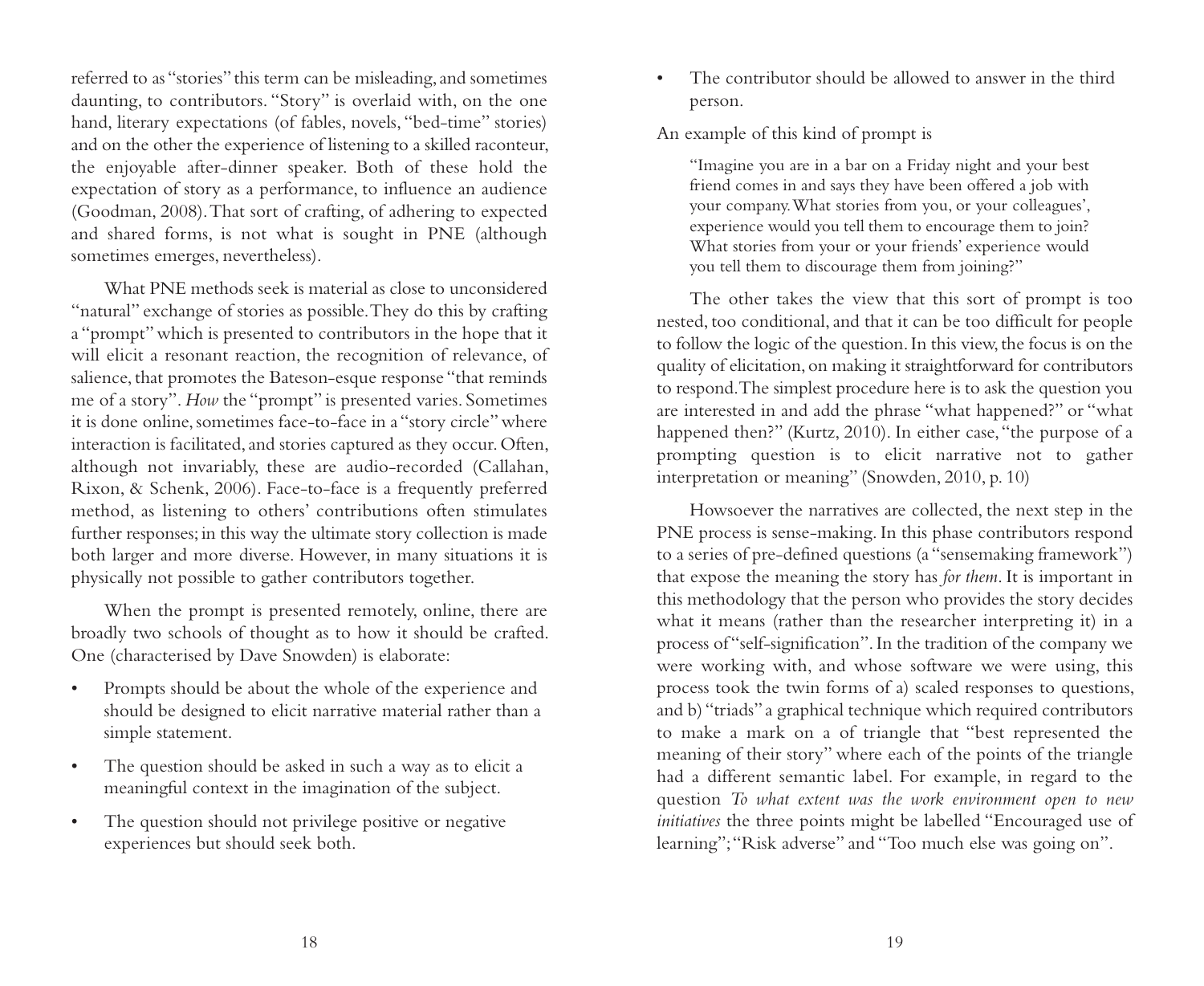#### *CHANGE STORIES INSTANTIATED*

In the context of the Share Project, Change Stories were a relatively late addition, gathered in March 2011. The primary collection was online (the site was open from the end of January to the second week in March), but additional stories were gathered face-to-face individually and via a "story-circle" (Callahan et al., 2006) held at a conference for teachers of computer science (the ACM SIGCSE Symposium,  $9<sup>th</sup>-12th$ ) March 2011).

The story prompt was: *Can you think of a time when something—an event, an article, a conversation, a reflection, an idea, a meeting, a plan—caused you to make a change in your teaching? What was it? What happened?*

We gathered 99 usable stories, and analysed them in the PNE framework with the Sensemaker® software, as reported in (Fincher, Finlay, Sharp, Falconer, & Richards, 2012).

#### *REFLECTION ON CHANGE STORIES*

With regard to our intention to practice "researcher distance", we certainly achieved our aim. The stories were freely offered, with only the story teller's interpretation of our prompt to guide them. However, this investigation was ultimately less successful than we hoped partly because we were inexperienced in designing projects like this and partly because we gathered insufficient data. The guiding heuristic for this sort of work is that a corpus needs to be of about 200 stories to fully reveal issues, and we had only half of that. Also, the "metadata" self-signification questions that we asked *about* the stories, where participants indicated additional meaning that the story had for them, were too "thin", and yielded insufficient additional axes of analysis.

In its most powerful form PNE analysis is led by quantitative enquiry. So responses to the scale-rated questions are statistically grouped, combined and examined. Only *after* clusters emerge (for example "people over 50 are more likely to say that the change in

practice in their story is of interest to educators beyond their department") is the text of stories considered at all. In a quite real sense, the words of the story, their expressive capture, is unimportant to the analysis and used only as illustration. To examine the stories as texts would be to re-instate the researcher as a distinguished interpreter/audience and so turn it into narrative enquiry, not participatory narrative enquiry: "Any project that is only or mostly what I think about stories people told would not be worth having" (Kurtz, 2012).

This proved to be a difficult stance to maintain: to allow only the ostensible meaning to stand, instead of grouping stories on their internal features (changes initiated by meetings with people as opposed to changes initiated by reading papers, for example) was too alien an approach, and the rewards too slight for us to sustain the enquiry, and we extended the analysis with more tradition qualitative methods (Fincher, Richards, Finlay, Sharp, & Falconer, 2012).

Nevertheless, in the context of the whole of the Share Project data collection, Change Stories played a valuable role. Because our solicitation was unbounded (in time, or scope) we uncovered stories of significance. Participants contributed material that they had remembered (sometimes over many decades) which was especially important in shaping their practice.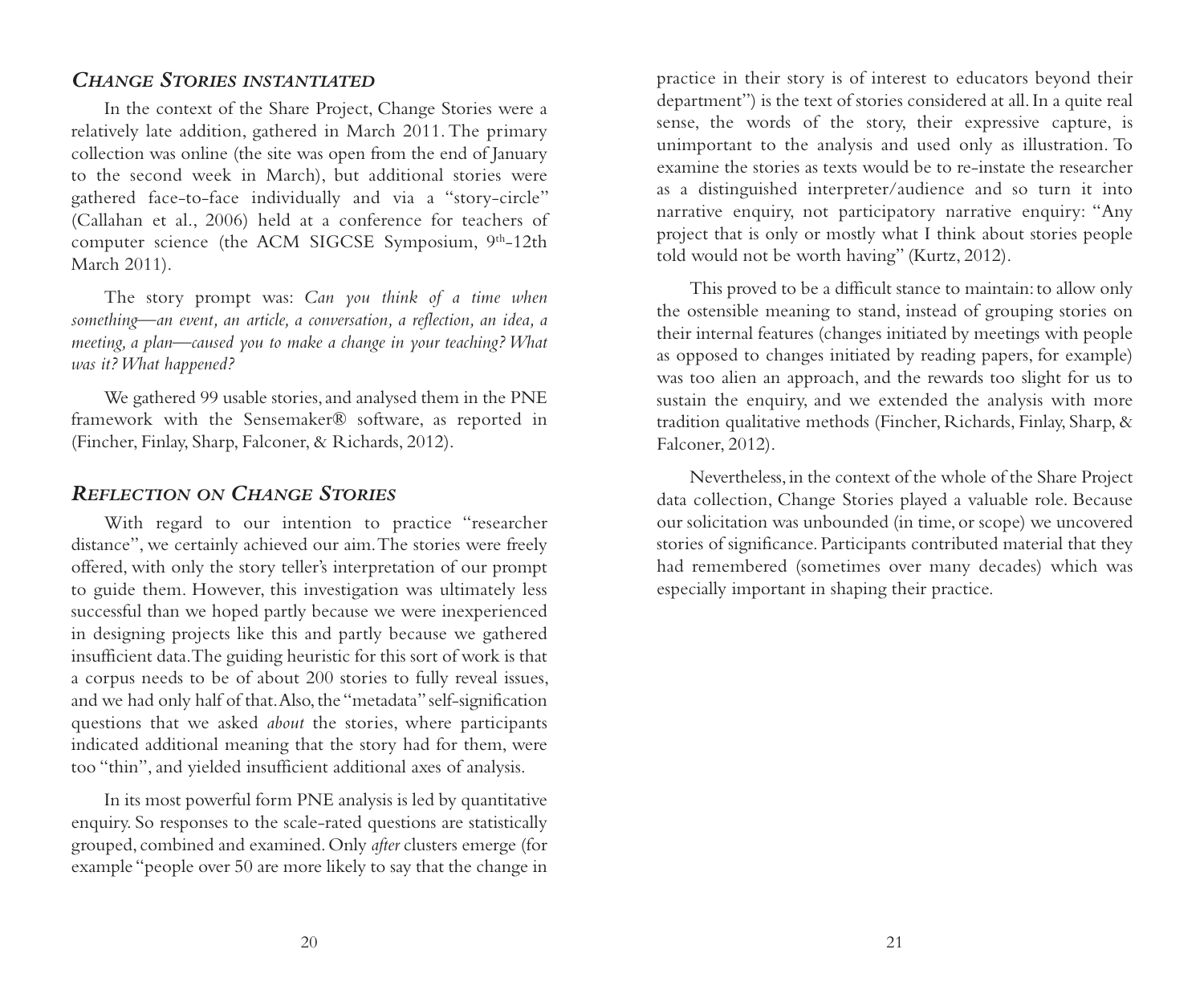#### *Keeping a Diary: Day Surveys* \*\*\*\*\*\*\*\*\*\*\*\*\*\*\*\*\*\*\*\*

#### *BACKGROUND*

With this investigation, we asked academics to keep a diary for one day per month for a year, which, taken together would form an overview of academic life (a "day survey"). We were seeking fine-grained detail of what (and how much) work educators do with regard to their teaching. We wanted to capture this in context, in regard to other types of work they might do (research, administration). We were also keen to find out how and when, how often and how much, they made changes to their teaching practice. We expected all this to emerge.

Day Surveys were inspired by the methods of Mass Observation. Mass Observation was a project (later an organisation) started in 1937 by Charles Madge (a poet and sociologist), Humphrey Jennings (a filmmaker) and Tom Harrisson (an expeditionary and ornithologist). Mass Observation characterised itself as a project to create an "anthropology of ourselves" and sought the everyday opinions of "ordinary" people, rather than established views from journalists and politicians or analysis from academiavi. Mass Observation recruited volunteers and utilised several kinds of enquiry at various points over its life. Among the most common were: a series of questions sent out each month, called "directives"; a panel of contributors who kept a diary on the 12<sup>th</sup> of each month; and participant observation of everyday situations, by both paid researchers and volunteer observers.

In its first incarnation it was an iconoclastic, often troubled, project. There were problems of funding and of powerful personalities pulling in different directions. Over time, it remade itself into a market survey organisation and quietly declined into the 1950's. It was renewed in 1981 and continues to this day. The Mass Observation archives are housed at The University of Sussex.

Mass Observation materials are decidedly idiosyncratic.

Firstly, they are idiosyncratic in the nature of questions they asked, which ranged from the direct "Would you shake hands with a Nazi in uniform?" (June 1939) through the reflective "Do you consider you have any *aims in life* clearly enough formulated to put in writing? If so, please say what they are and indicate their relative importance to you. If you haven't, do you think it matters, or not?" (July 1944) to the prosaic "list all the objects on your mantlepiece" (June 1937).

Secondly they are idiosyncratic, in the immediately engaging nature of the responses, which often have a strong voice and give a genuine insight into the detail of daily life. Here are four extracts all written in response to one of the dullest directives (September 1950), which asked contributors what they thoughts of the type of questions that MO asked them:

The type of question I least enjoy is that which asks for an inventory of things, such as the one last year which asked us to describe our furniture, household goods, painting and papering. While these may be of great value to you, they are none-the-less to me a little tedious. [MO1921]

I can't work up passions about certain comparative questions sometimes asked at regular intervals e.g. my feelings about the Australians or what I think of Mr Morrison, I realise they may be useful, but they're dull as well! [MO732]

Another item which interests me is the frightful price of men's haircutting. Is it not folly that all girls are not taught this necessary skill? It is as necessary an accomplishment as cooking or mending. [MO 4041]

I hate questions about how I paint my house, and how many things of this or that kind I have in this or that room. It takes simply ages and I haven't time to waste! Anyway it bores me to tears … I absolutely abominate those awful charts, and shall never answer them in future. Life is too short, too full of anxiety and too hurried to do what one hates if one isn't absolutely obliged to! [MO115]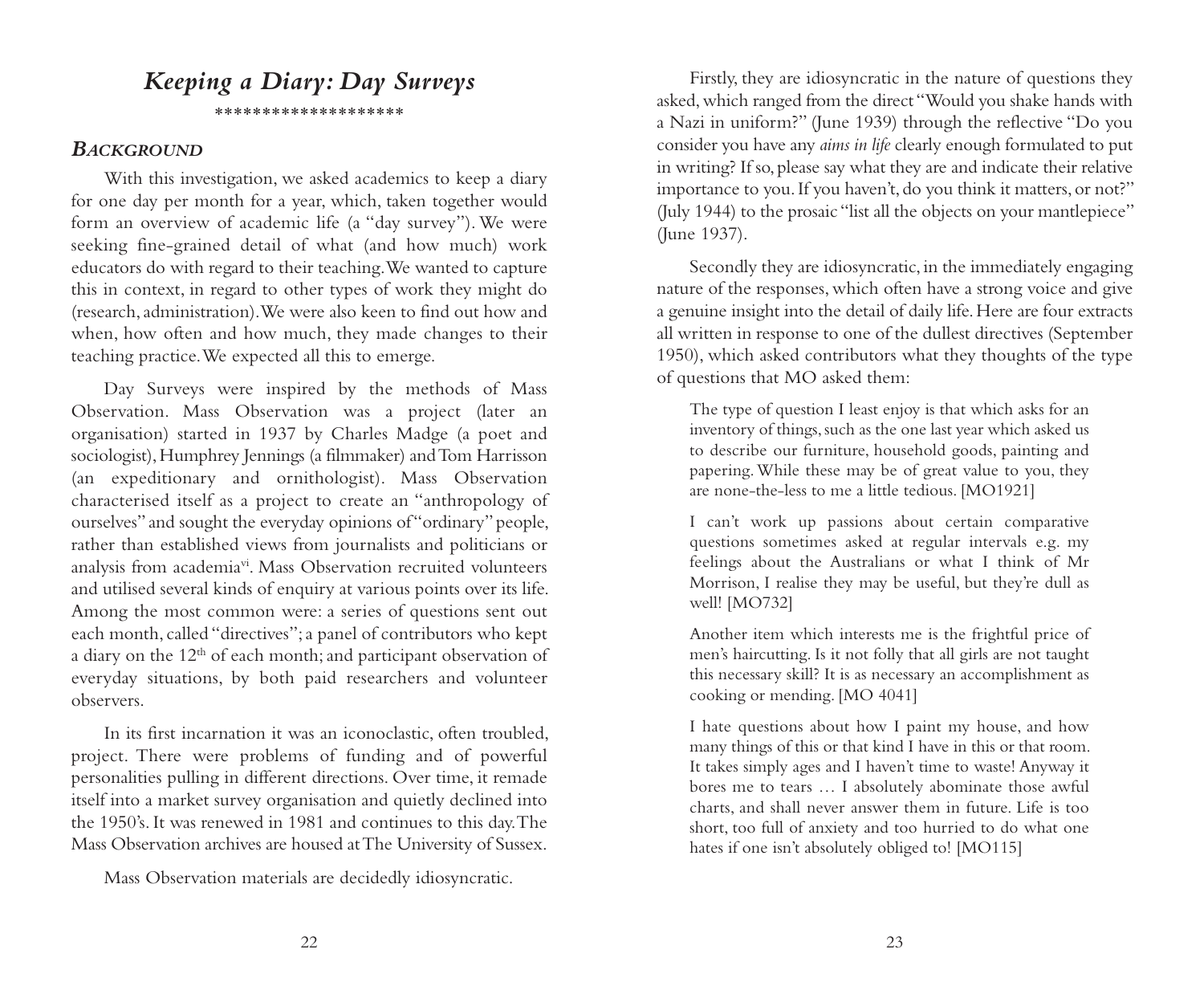It was this sort of idiosyncrasy, the compelling detail and texture of "ordinary" academic worklife - of teaching and research, of institutions, students and colleagues - that we hoped to find in the Share Project diaries.

#### *DAY SURVEYS INSTANTIATED*

We advertised for contributors to complete a diary for the 15th of every month, from September 2010 to August 2011vii. The specific solicitation was:

Day Surveys ask that you keep a diary for the 15th day of the month detailing what you do (especially with regard to teaching) and what you think and feel about it.

The purpose of Day Surveys is to discover what is significant in academics' lives — not what someone else thinks should be significant. We want you to tell us what you really do. We're interested in detail and nuance, in the gaps between what is supposed to happen and what does happen, between staff and student, between institution and individual.

Thinking, planning, preparation, lecturing, assessment, graduate student supervision, undergraduate project-work, marking, examination. Anything that you do on a survey  $day$  — anything you care about on that  $day$  — is important and interesting to us. Survey days follow the rhythm of the teaching year and patterns of work across the days of the week.

Entries were completed online, and diarists were anonymous (although some demographic information was collected). Eventually, 389 diarists registered with the project.

Although not planned at the time of the funding proposal, it became apparent that there would have to be some sort of feedback to the Share Project participants. They could not be expected to maintain their commitment to contribute in the face of a vacuum. The 1930s MO had provided its respondents with

"bulletins" which consisted of two or three printed sides providing informal feedback on responses to the previous month's "directive" with a flavour of half-way analysis.

For example, the newsletter of May 1939 contained responses to a series of questions on men's clothes. It included some direct quotes, for example: "I would not be seen dead in a bowler" and "A bowler hat must be worn in London" and "When I say I'm not conservative about clothes, I don't mean that I wear the wrong things together, for example, a bowler hat with flannel trousers". It also included some "facts and figures", such as "of those who spend  $\angle$  4 and under on a suit, 27% would spend more if they could" and some interpretation "One of the original functions of dress, apart from protection from the weather, was self-display or, in Freudian language, exhibitionism. Yet in our society men, (as voiced by Observers) want their clothes to make them inconspicuous. So one can deduce the exhibitionism is repressed; and some Observers report that on entering a tailor's shop they feel guilty and anxious".

In SP there was no time to undertake even preliminary analysis, so our newsletter (called *The Day Survey Reporter*) was compiled exclusively from extracts from participants' diaries, their own words chosen by me (Fincher) to reflect common themes and concerns. The *Reporter* was sent to all registered participants as a response and "thank you" every month; additionally copies were sent to the Times *Higher* (THE) and Mass Observation. On six occasions, the THE extracted material from the newsletter and published it (24 February 2011, 19 May 2011, 17 July 2011, 28 July 2011, 22 September 2011, 4 November 2011).

Not all 389 diarists participated from the start, and there were notable "waves" of new registrants after publication of extracts in THE. Not only were the diarists not all present from the start, but not all wrote every month. Indeed, 140 (36%) registered on the website, but wrote no entries at all. 29 (7%) were "completists" submitting an entry for every month.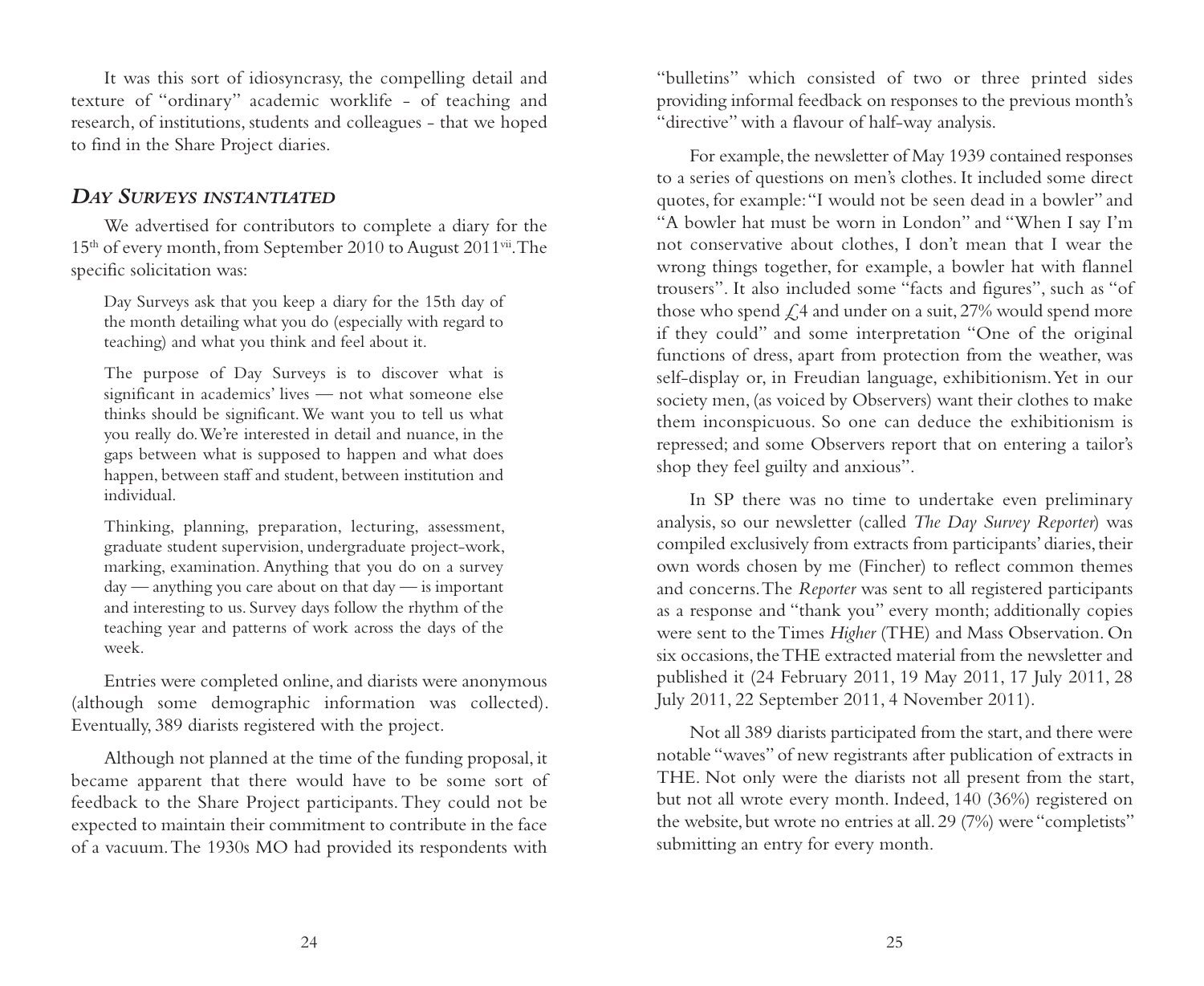In total, the corpus comprises 1,454 diary entries from the 249 registrants who submitted at least one entry. However, the entries are as unevenly distributed as contributors. The "completists" account for the largest number of entries (348) and the largest proportion (24%) of entries, emphasising their voices and their concerns.

|                | <b>Diarists</b> |            | <b>Entries</b> |            |
|----------------|-----------------|------------|----------------|------------|
| No. of Entries | Number          | Percentage | Number         | Percentage |
| None           | 140             | 36%        | $\theta$       | $0\%$      |
| One            | 51              | 13%        | 51             | 4%         |
| Two            | 25              | 6%         | 50             | 3%         |
| Three          | 29              | 7%         | 87             | 6%         |
| Four           | 16              | 4%         | 64             | 4%         |
| Five           | 17              | 4%         | 85             | 6%         |
| Six            | 4               | $1\%$      | 24             | $2\%$      |
| Seven          | 9               | $2\%$      | 63             | 4%         |
| Eight          | 13              | 3%         | 104            | 7%         |
| Nine           | 12              | 3%         | 108            | 7%         |
| Ten            | 14              | 4%         | 140            | 10%        |
| Eleven         | 30              | 8%         | 330            | 23%        |
| Twelve         | 29              | 7%         | 348            | 24%        |
| Total          | 389             | 100%       | 1454           | 100%       |

The mechanics of the diary-keeping was that the day was "opened" on the project webpage on the 15th of each month and left writable for a week, so contributors could only submit the current month's entry. (And although unconscious at the time, I am retrospectively convinced that this, too, was a MO influence. The experience of reading through boxes of responses in the MO archive, hand- or type- written, each isolated from their authors and from each other, instilled the impression that that is what is produced as the result of mass diary-gathering, although clearly their methods of collation and preservation of responses were principally technological constraints and not desired effects or products of explicit research design. The process by which SP diaries were gathered puts them much closer to the authentic practice of diary-writing than the MO responses which were, in nature and in fact, more like letters.)

As well as incorporating researcher-distance, as data daysurvey diaries had a welcome emphasis on the quotidian, the ordinary, the matter-of-fact. This had two corollaries for us as researchers: one was that if a diarist mentioned something, then it was likely to be important (in their life, at least); the other was that the diaries may be interrogated for any aspect of academic life that we found to be of interest.

#### *REFLECTION ON DAY SURVEY DIARIES*

This was a highly successful intervention. It was successful in its own terms in providing rich, individual, situated narratives of academic day-to-day life. There were also less expected benefits. One was the profile of the diary study lent profile to the Share Project as a whole, which in turn helped us to recruit to other parts of the project (for example, Change Stories). Less expectedly (but no less successfully) the distribution of the newsletters created a community of the diary-writers, see (Fincher, 2012).

There is no doubt however, that the Day Surveys were an extremely heavyweight intervention. They required technical infrastructure for submission (both to set up and maintain); they required a dedicated, on-going, time commitment on the part of the diarists to complete their monthly entries; the newsletter required dedicated time on the part of the researcher to read all the diary entries each month and make an illustrative compilation of common themes. Additionally, although electronically gathered, and so trivially searchable, analysis of such a large quantity of material will always be lengthy.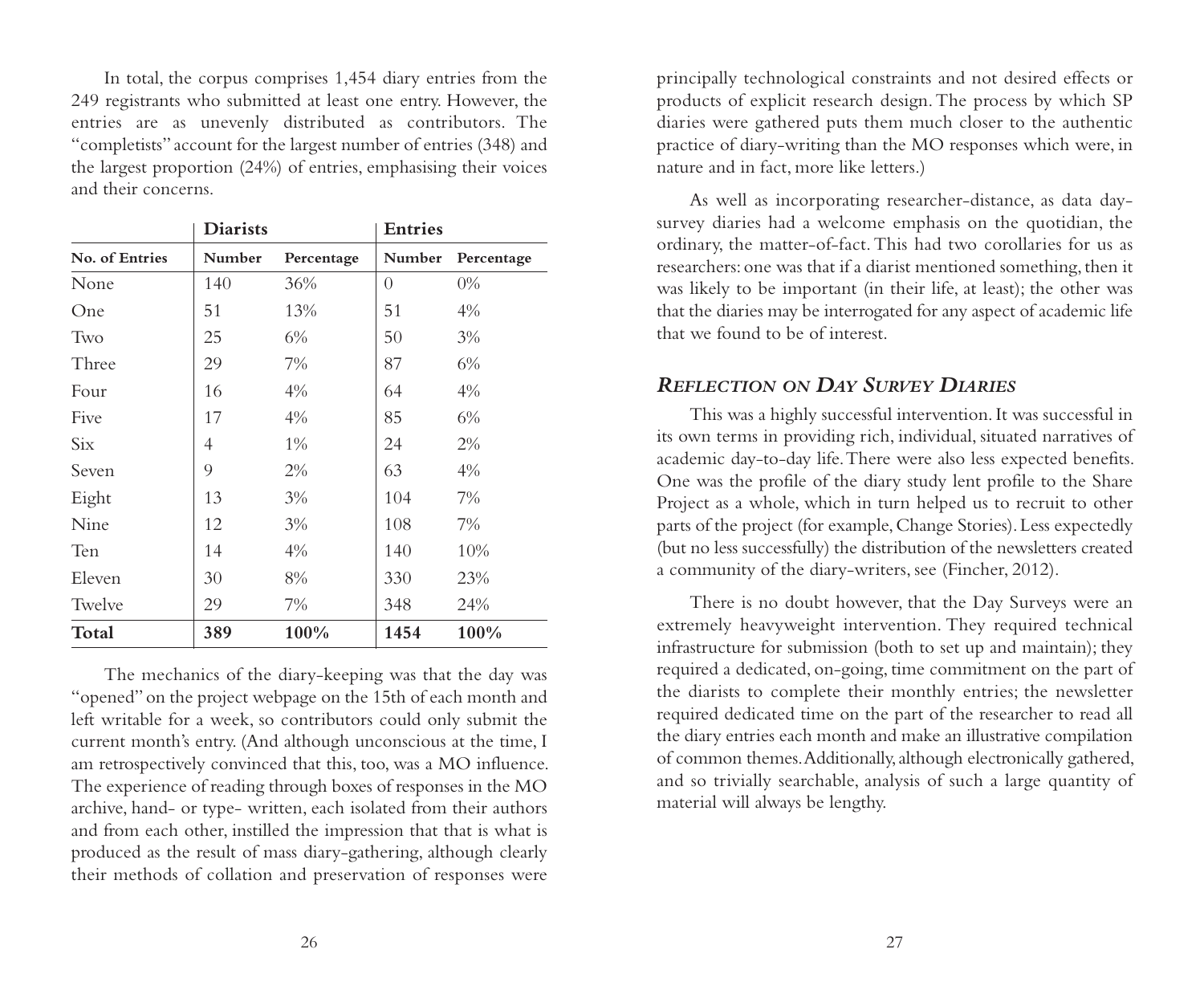#### *Digital Narratives: Commons Retrospective* \*\*\*\*\*\*\*\*\*\*\*\*\*\*\*\*\*\*\*\*

#### *BACKGROUND*

One of the activities that the Share Project undertook was to run some *Disciplinary Commons* (see http://www.disciplinarycommons.org). A *Disciplinary Commons* brings together people from different institutions who are teaching the same subject matter (sometimes the same module – *Computer Programming*, or *Introduction to Shakespeare*, perhaps) to reflect on, and share, their teaching practiceviii. A *Commons* structures reflective opportunities for educators to examine their own teaching practice and document it in a course portfolio. They run in monthly sessions, alongside teaching, over the course of an academic year. The "work" of a *Commons* is to provide a place where the everyday, situated work of teaching can be critically examined. This moves narrative from its naturalistic role in teacher conversation to a more purposeful investigation. Mark Guzdial describes this change of emphasis in his blog:

Teachers tell themselves stories about what happens in their classrooms all the time. I know that I do. I explain to myself why students fail my classes, or why graduate students choose not to work with me, or why a paper or proposal gets rejected. We all do. I'm sure that I, like the … teachers in the *Disciplinary Commons for Computing Education*, make assumptions and ignore possible explanations that are more likely than the ones I've chosen. A problem, though, is that the stories I tell myself about my classes influence more than just myself — my response to those stories changes how I teach the next time, and thus influences the next group of students. (http://computinged.wordpress.com/ 15 June 2009)

And Jane J White describes why challenge is an important element when working with teachers' narratives in a structured way:

… the problem is not the elicitation of the stories. The problem is challenging both the storytellers and the listeners to use the stories to create new insights. Merely telling and re-telling the same old stories can self-servingly be used for self-justification and/or to display membership in a group mindset (J. J. White, 1991, p. 251)

The structure of the *Disciplinary Commons* takes educators out of their home institution, with associated "group mindset", and puts them into contact with a set of knowledgeable peers providing an unusual view, and a new context in which to talk about their own practice. There are features built into a *Commons* that are especially useful in facilitating *Commoners'* examination of their own practice in new ways: the use of boundary objects and the artifactual literacy they afford.

#### *Boundary objects*

In each session of a *Commons,* participants bring in a specified artefact, a concrete thing – a module description, a textbook, an assessment, some graded student work – from their own classroom. In this way, discussions are anchored, materials can be compared, and the individual pieces of "home" practice are represented in a "foreign" context. This allows teachers to talk about their practices, to see them in a disciplinary rather than institutional light. Underlying assumptions (about design and deployment) can be exposed, alternatives considered and different approached compared.

Teachers' practice is captured in many, many representations, created for different purposes and for different audiences. Representations "in the wild" are always part of a larger system that involves not only teachers, but students, colleagues and administrators. Because these are "naturally occurring" artefacts that are the by-product of the practice of teaching, they are very familiar. Teachers are used to "reading" these representations, in assessing the unspoken conditions they must rely on: the judgement "I'd like to try that" (or equally "that wouldn't work for me") is a very swift response, much too fast to be based only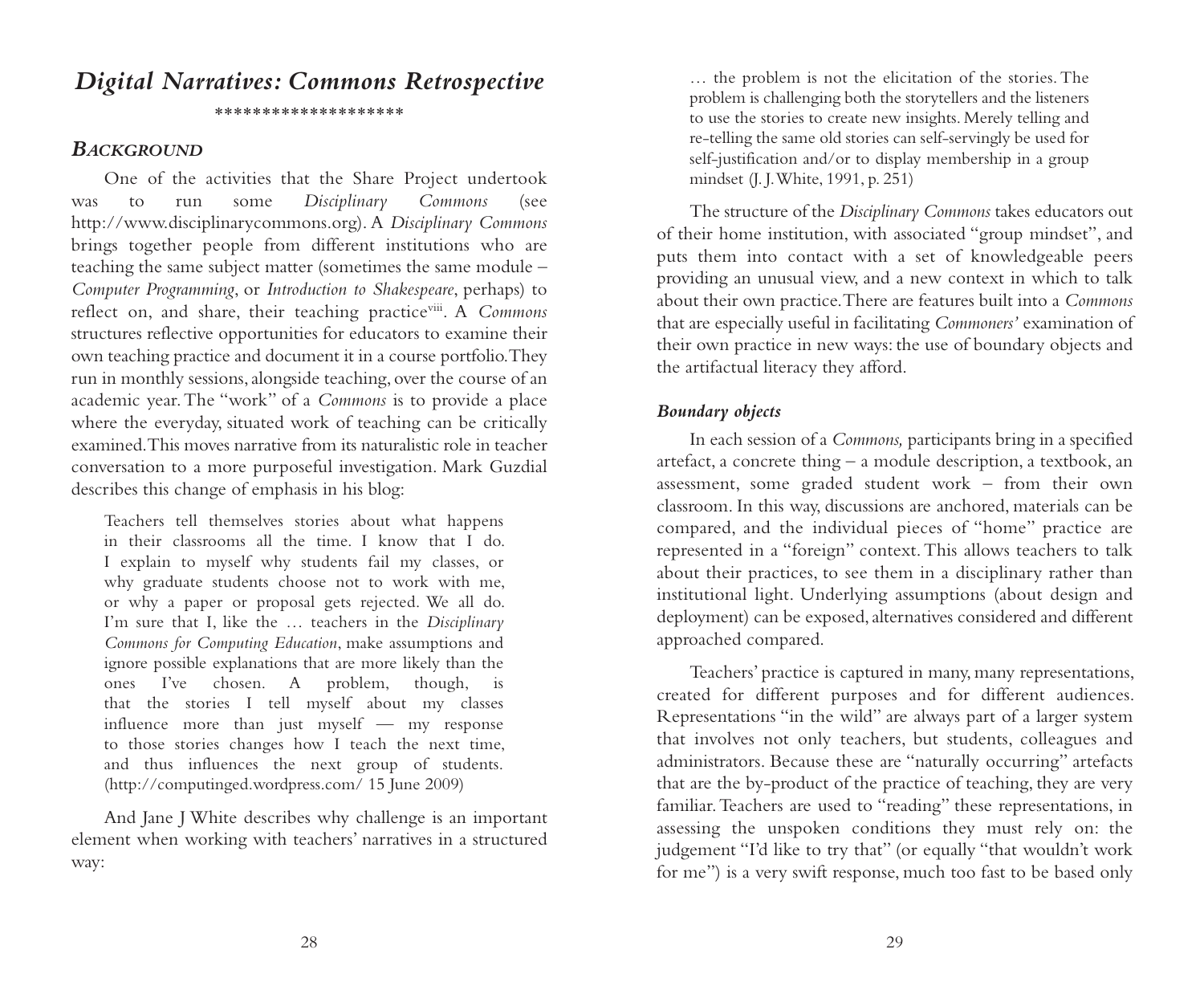on the information content meagrely presented in a syllabus or an assessment description. It is the embodiment of practice in boundary objects that facilitates *Commons* discussions: "I'll show you mine if you show me yours" encourages questioning that elicits (and illuminates) important features of the originating context. And everyone's practice is similarly present in the room.

In this way the material artefacts mediate communities. As originally observed in the identification of the "boundary object" phenomenon (where fur trappers traded animal skins with museum curators) meanings are made clear as they are embodied in the object that is shared, that has meaning for both communities (Star & Griesemer, 1989). In the *Commons*, objects (e.g. syllabi, student assessments) cross the boundaries of one community (my department) into another (that of my *Commons* colleagues) and in their journey institutional constraints are made apparent (class sizes, QA and other documentary conventions etc.), disciplinary interpretation (e. g. "objects-first") and pedagogic understanding (e.g. "pair-programming") may be read. In this way, all is open for discussion and negotiation.

#### *Artifactual literacy*

Within a *Commons* part of the "work" of a boundary object is to afford "artifactual literacy". This is a concept developed by Pahl and Roswell in the context of schoolchildren and immigrant families, where the telling of important narratives (of family, home, tradition) is facilitated by being associated with a physical object (Pahl & Rowsell, 2010). So, in their terms, "within everyday lives [a meaningful object] symbolises and represents relationships and events that matter". People can tell a story *about* an object that they may not have been able to express without it. Artefacts afford the expression of complex realities of a world not present. Children who may be inarticulate in a "school" context can tell a powerful story when it is anchored by a meaningful artefact, the object liberates their literacy. In similar fashion, disciplinary academics who may be daunted by the language of educational development and professional reflection (often disparagingly

referred to as "eduspeak") may yet talk fluently and compellingly about their teaching (and its rationale, aims and framing) when the discussion is associated with an object that arises from their practice. It is not so much a case of "every picture tells a story" but "every object allows a story to emerge".

Within the Share Project we ran "ordinary" *Disciplinary Commons*. However, in 2010, we also devised and ran a unique extension to the model, a *Commons* Retrospective in which we brought back people who had previously gone through a *Commons*. In this case, we invited educators from two separate *Commons*, one in Introductory Programming (run 2005/6) and one in Human-Computer Interaction (run 2007/8). So some teachers were looking back on an experience five years in the past, others only two.

We were concerned to draw on familiar *Commons* practices within our Retrospective, to capitalise on their shared repertoireix of experience and at the same time to extend our exploration of narrative in the representation of teaching. So in the design of the Retrospective, we focussed on the use of boundary objects (as a familiar practice) and to capture the literacy the objects facilitated in the creation of digital narratives (new to the Retrospective).

#### *DIGITAL NARRATIVES INSTANTIATED*

The Retrospective *Commons* ran from lunchtime on 18th February 2010 to lunchtime the following day.

Before arriving, we asked participants to find/collect/bring three artefacts that represented their current teaching practice. We did not solicit these in a particular category (as had been the case with the original *Commons*) nor did we require them to be related to each other. The sole criterion was to bring materials that demonstrated the character of their current practice. There was a great variety in their choice of artefacts, from physical objects (a pen, a robot, a book token used for a competition prize) to "naturally occurring" teaching materials (programming questions and associated lab preparation instructions, assessment sheets, "a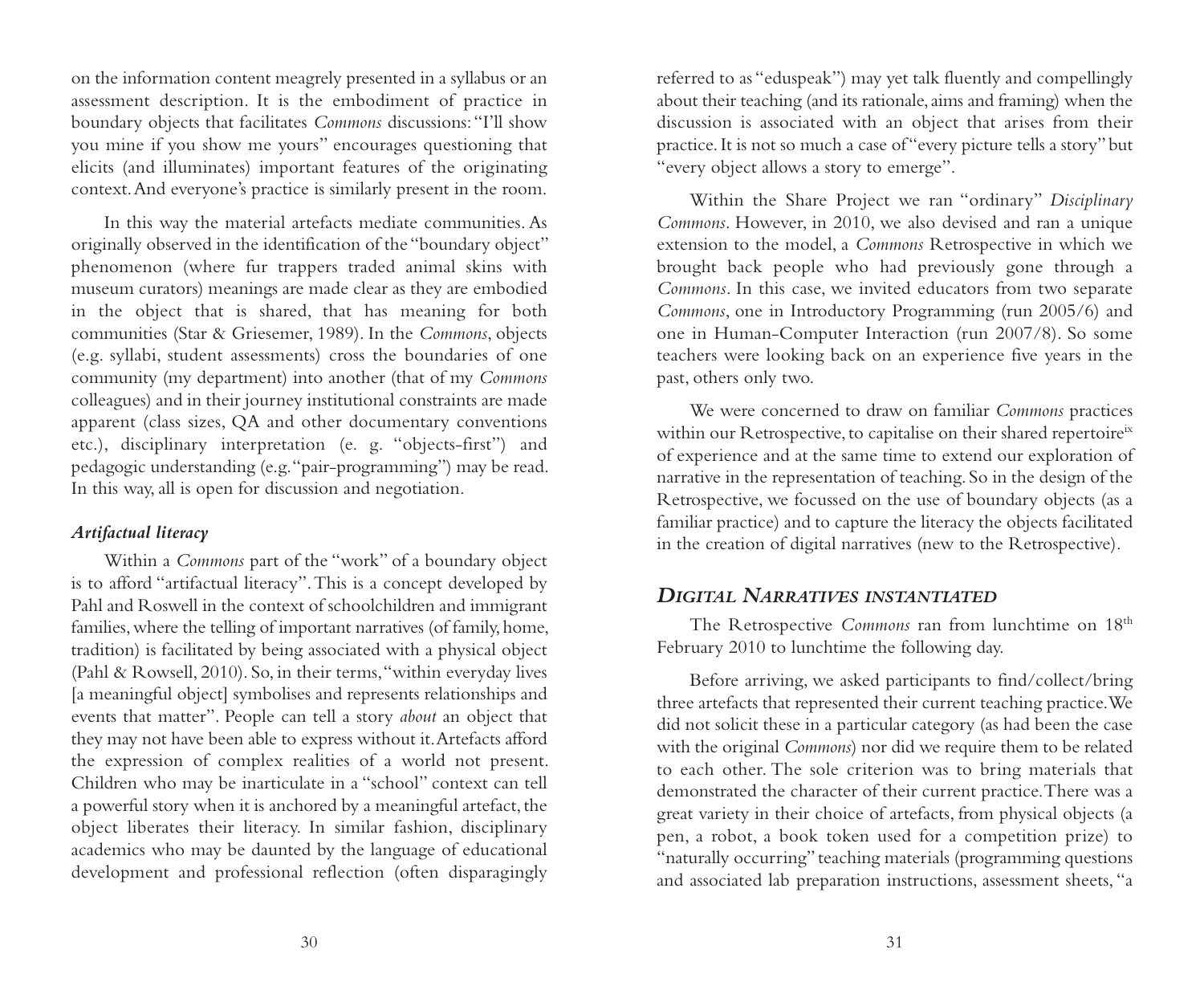little exercise on icons") to "meta" materials, generated around, or because of, teaching (a paper published which was based on student work, but not about teaching).

We structured our Retrospective around an adaptation of McDrury and Alterio's (2003) method of "four stage storytelling", a formalised process in which educators interview each other, then review the interview transcripts and revisit the original material in a process that "maximise[s] learning through reflective dialogue". McDrury and Alterio put between two and four weeks between the original interview and the revisiting, which we were not able to do, but we otherwise adopted several features of their process, augmented by our use of artefacts and the narratives they support*.*

In the first session, we asked participants to work in pairs to "tell the story" of the artefacts they brought. The participant who was "listener" was charged with the brief of asking nonjudgemental, facilitative questions to promote reflection and surface underlying issues: *Why did they choose a particular artefact? Why is it important to them, to their practice, now?* Each pair took it in turns to tell their story and to listen to their partners'. The discussions were audio recorded, and subsequently transcribed and returned to both parties.

In the second session we asked participants to look back at the portfolio they had constructed in their original *Commons* experience. We then asked them to tell another story, this time entitled "Then and Now". Once again, these were recorded and later transcribed; copies of the audio and the transcriptions were sent to both teller and listener.

We then told participants that, the following day, we wanted them to create a short (two or three minute) digital narrative that captured their "Then and Now" story which we would preserve as an addendum to their earlier work. This was, largely, unfamiliar territory to the participants. We scaffolded their work with "script templates" and storyboarding materials. Most participants scripted and recorded the audio track for their narrative that night.

The following morning (session three) participants structured, created and recorded their narratives. We provided laptops with appropriate software, and had two assistants with technical expertise on hand to assist where necessary. For most participants creating a digital narrative was a new experience, and few had worked with the particular software suite we were using before. We finished the event by sharing everyone's narrative, projected onto a "big screen" x.

#### *REFLECTION ON COMMONS RETROSPECTIVES*

For a time-limited intervention, this was successful and productive. Barring technical difficulties, every participant produced a narrative. Many were unfamiliar with the production technologies, and became engaged in the process: they were pleased to be introduced to "something new" in a scaffolded environment.

However, the resultant narratives were uneven. This could have been ameliorated in a number of ways. We could have adhered to the McDrury and Alterio process more closely, allowing time between the interviews and production for participants to reflect on their transcripts (an unlikely luxury). We could have "set up" the idea of producing digital narratives further in advance, thus allowing participants to bring in images and other supporting artefacts from their home environment, facilitating and enriching the production of the narratives (this would have produced a marked improvement). We could have been much more specific about the kind of narrative we were seeking: some reflected on the process of going through a *Commons*, some on a specific aspect of their practice that had changed, some on changes in their circumstances and their approaches to teaching. This meant that, as with the original *Commons* portfolios, the audience was not apparent to the author. Were they telling these stories for us? For each other? Or for some distant "ideal reader"? There is no clear answer.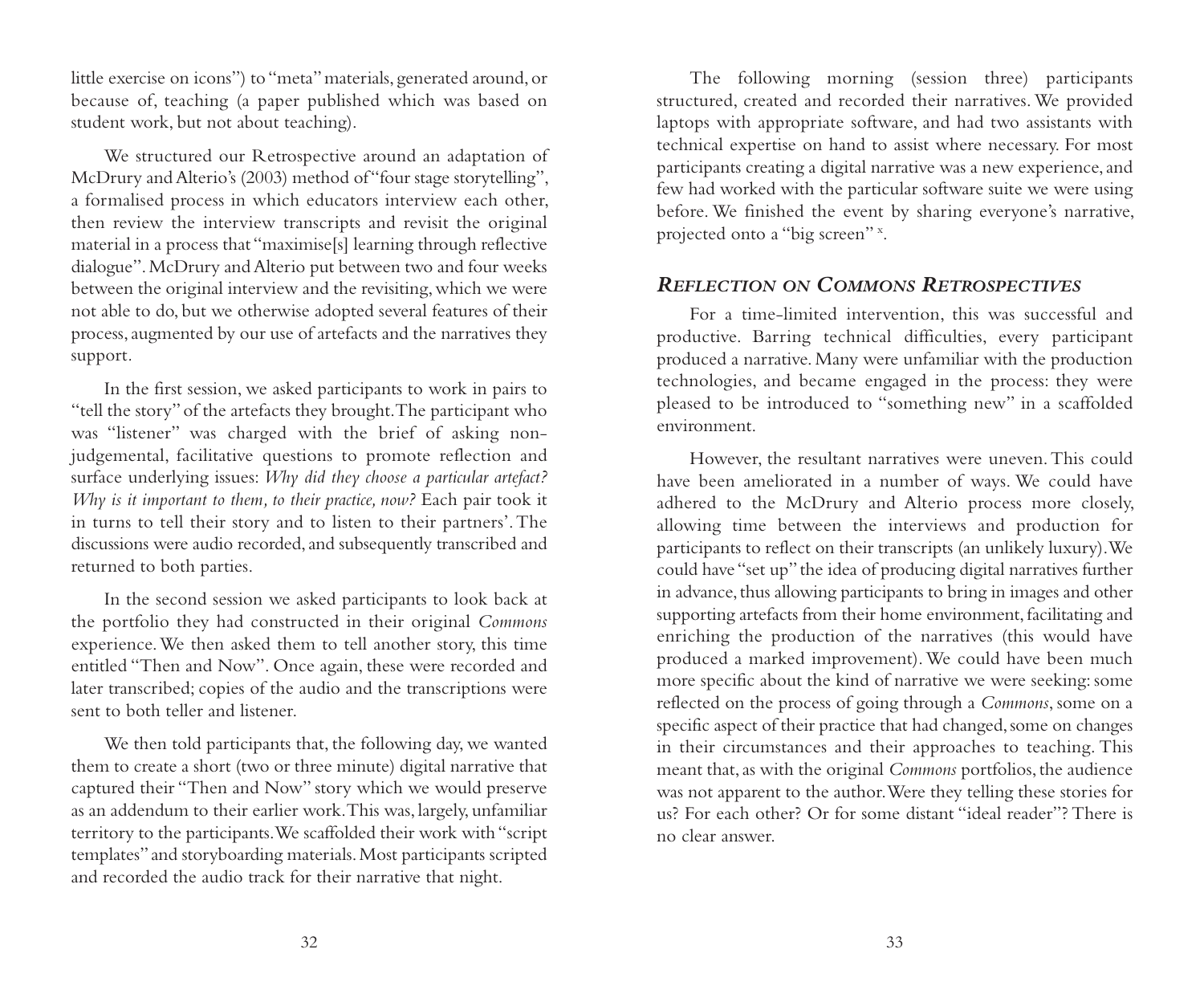#### *Biographical Interviews: Longitudinal Study* \*\*\*\*\*\*\*\*\*\*\*\*\*\*\*\*\*\*\*\*\*\*\*\*\*\*

#### *BACKGROUND*

A very early Share Project decision was to undertake a smallscale, longitudinal study, following a few teachers intensively. We wanted to map change as it occurred and observe how educators sought, evaluated and incorporated new practices into their teaching. In this, we used a "standard" qualitative methodology, a series of one-to-one semi-structured interviews.

Over the life of the project we visited these academics six times, requesting different information at different points. The instruments were:

#### *"BASELINE" INTERVIEWXI*

This included questions concerning their own teaching history and approach, "anchored" in the context of a specific module (or module instantiation). The sort of module we sought was one in which the interviewee's decision making (or other cognitive skill) had a direct impact on the outcome. The first sweep of the interview was to pinpoint a specific module to talk about, and participants were prompted with the question: "We're looking for a module that best displays your "teacherly instincts", a module where your skill made a difference."

In the context of that module, we then asked questions concerning the degrees of freedom, control and constraint the participant had to change things; questions about the sort (and degree) of adaptation and change they made; and questions concerning their orientation - how students learned the material, how they failed to learn etc.

We also offered participants the opportunity to draw a "timeline" for change in the module we were discussing, to act as an external reference.

#### *TWO SHORT EXERCISES*

Our second intervention was to ask participants to undertake two short exercises. These were designed to be completed without a researcher present (although some chose to do them face to face)

- *In how many ways, and in how many places is there some representation of your teaching practice?*
	- Quite rightly, we think of teaching as centred on ourselves. But it sits inside larger systems that involve not only ourselves and our departmental colleagues, but students, administrators, timetablers, external examiners and so on.
	- What we'd like you to do is collect all the all the places that some representation of your module occurs None of them will be the "whole picture", all of them will be a partial view, created for a particular purpose and particular audience. Think about institutional requirements (programme approval?), and departmental requirements (entries in handbooks? module evaluation? archive of material?) as well as your own lecture notes etc., and materials generated by (or with) students - podcasts, slides, assessments etc.
	- Present it to us as a diagram, a list, a map, a catalogue what ever you feel most comfortable with.
- *Who do you talk to about teaching?*
	- We're curious both as to the quantity of people you talk to about teaching, and the quality of those conversations.
	- So, we'd like to ask you to tell us who you talk to about teaching – and their connection to you - whether they're a friend, colleague, family member how often you talk to them and the sort of thing you talk about – details of the material you cover? General issues of style and approach? Problems and issues? Or maybe good ideas you've seen or good ideas you've had?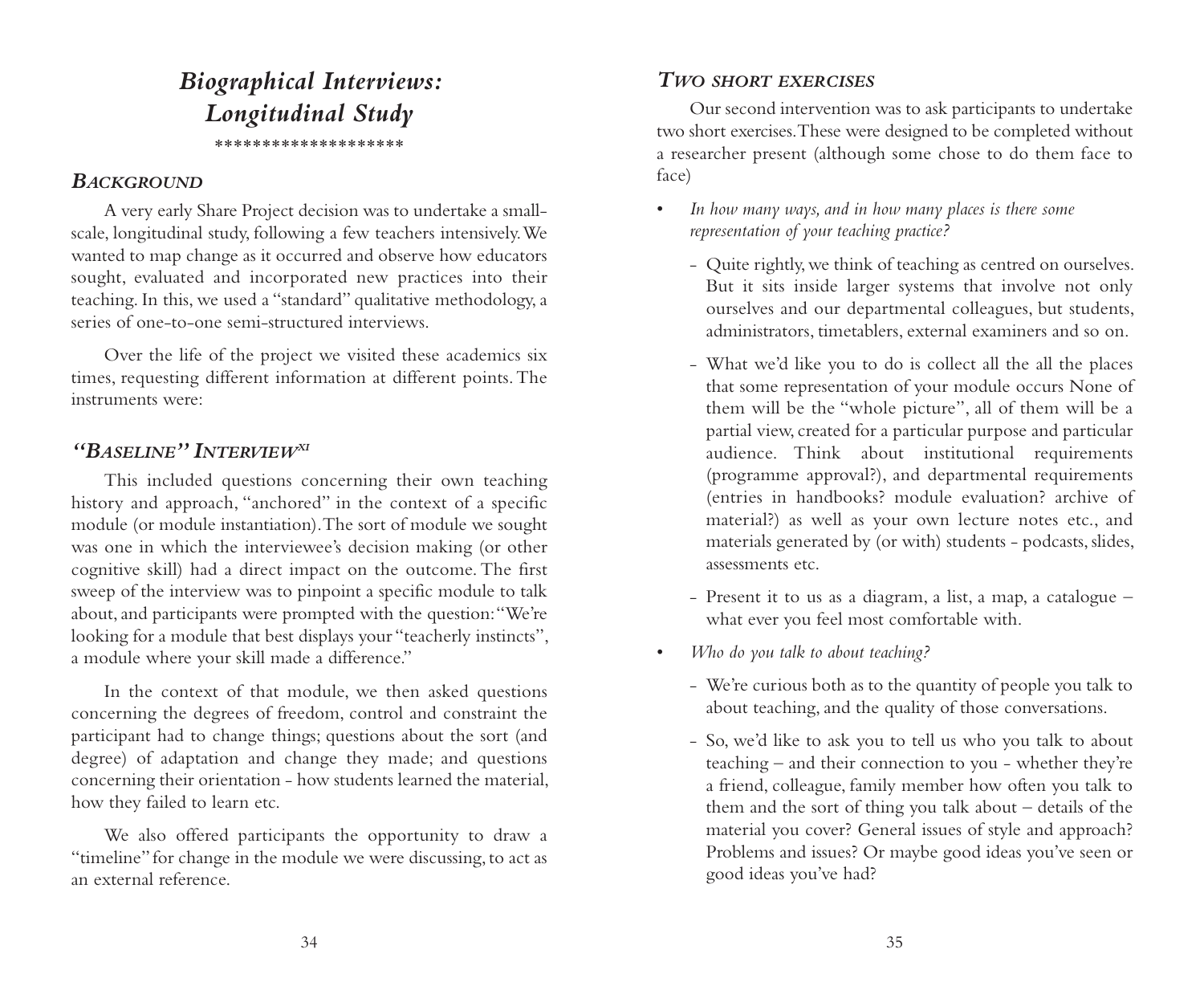The first exercise was inspired by the observation that "representations of practice" are frequently neither entirely individual nor entirely stand-alone. The second by a similar exercise conducted by Roxå & Mårtensson (2009).

#### *"FOLLOW THAT CHANGE"*

This was the most substantial intervention, as it consisted of several parts, following participants over time. First, we solicited the identification of a piece of practice that was specific and timebounded (that is not an "approach" or a fundamental piece of subject matter that wove through the whole course). We suggested it could be a participant's favourite lecture, or a topic that proved problematic in the past, or something that had surprised them by working unexpectedly well. We then asked them to characterise the intervention in the following way:

- Name it.
- What place does it occupy in the module: (thematically, structurally etc.)
- What are your thoughts on it right now that is, what is its history, what is its trajectory with you. Why is it in your mind, why have you chosen to focus on it, how do you feel about it?
- When does this intervention next occur? Please be as precise as possible – both logically ("about two thirds of the way through the module") and chronologically ("14th December 2009 in the 10.00 am slot")

One week before the intervention was scheduled, a researcher contacted the participant and asked:

- What have you done with it?
- How have you changed it (if at all)?
- What do you expect from it, when it is realised next week

As close to the time of deployment as possible (ideally, as an observer) the researcher conducted a "de-briefing" interview:

- What happened, did it go as you expected? What was different? Do you wish you'd done something else? What would you change for next time?
- If you could get advice on this intervention, if you could ask anyone you wanted, who would it be (what kind of person)?
- What would be the ideal resource that would help you "fix"/improve this?

Finally, at (or after) the end of the module, we asked them to reflect on the experience. The questions were less specific, but retrospective and prospective reflection were encouraged:

- Reflection on the end of this cycle of teaching, and what happened to this thing in the context of the module
- Looking forwards (Is this OK now? Will they alter it again? What other things are they looking at to change next? Is that as a knock-on effect from this sequence? Or something they've had in mind for a while?)
- Very long term (that is over more than one cycle) will this change impact other modules? (And if so, is it because they do similar things in other modules? Or has making this change catalysed something else for them?

#### *"WHAT ARE YOU READING?"*

To complement the data gathered in the "who do you talk to?" intervention, we were interested in what reading material participants were engaging with. For the fourth intervention (which, for most participants, ran concurrently with the previous one) we sent each of them five stamped, self-addressed postcards and asked them:

"Please note the next five things you read that relate to and/or influence your teaching, or your thinking about your teaching.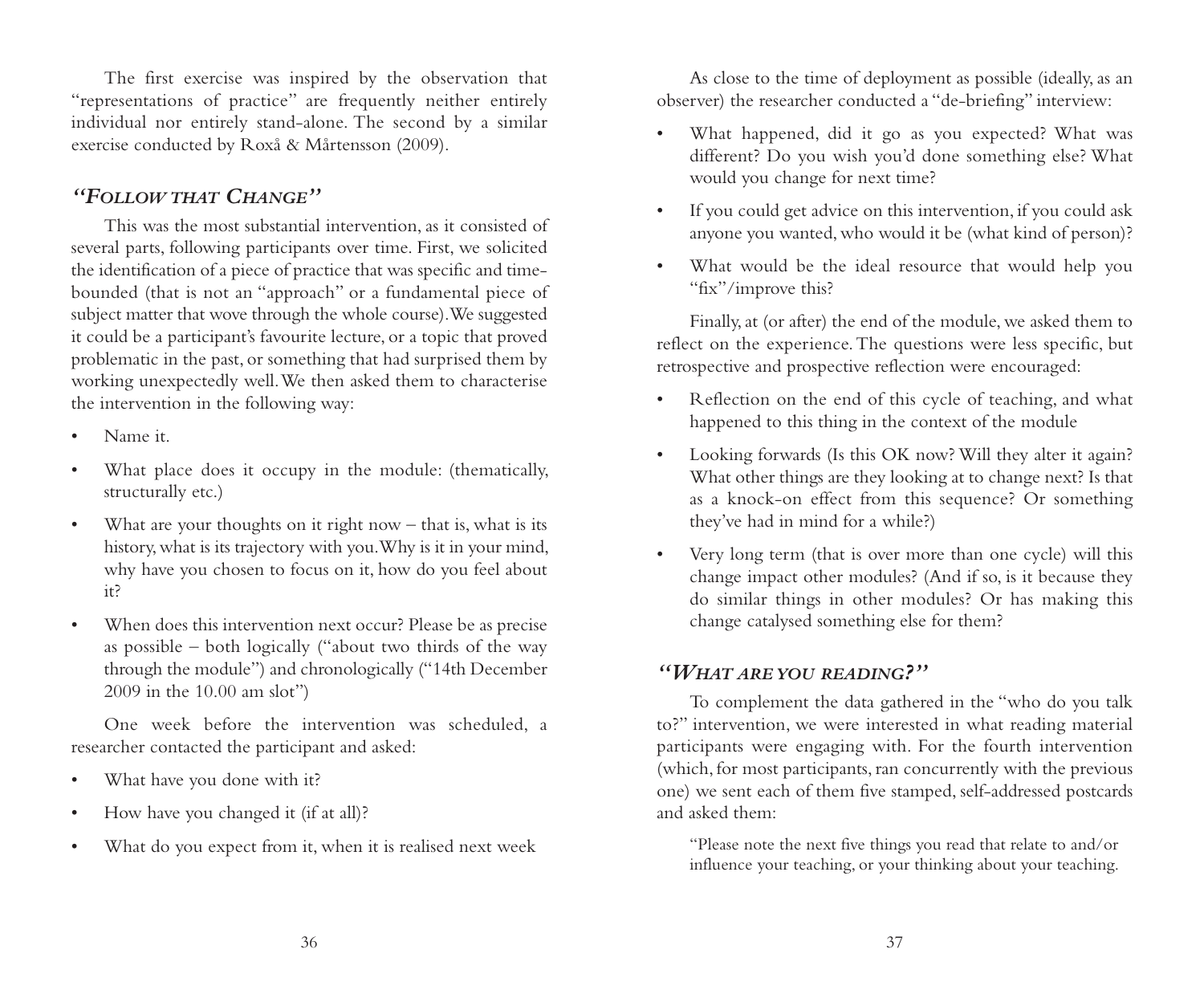For each one please note:

- a. The date & time you read it.
- b. Bibliographic/URL/retrieval details.
- e. How/where you found it.
- d. What you did with it. (Did you use anything from it? Did you follow up any of the references? Did you pass it on to someone else? If so, who?)

The participants were given the opportunity to respond by email if they preferred.

#### *FINAL INTERVIEW*

We closed this sequence of investigation with a final interview that started with a retrospective on the immediate past and then asked two more imaginative exercises. The first used an approach standard to "life course" research (derived from *The Stories We Live By*, D.P.McAdams, 1993)

I'd like you to think about your teaching career, your teaching "life", as if it were a book. Each part of your teaching composes a chapter in the book. Certainly the book is unfinished at this point: still, it probably contains a few interesting and well-defined chapters. Please divide your teaching "life" into its major chapters and briefly describe each chapter. You may have as many or as few as you like, but I'd suggest at least 2 or 3 and at most 7 or 8. Think of this as a general table of contents for your book. Please give each chapter a name and describe its overall contents.

When the participant had completed that, they researcher asked: "Looking back over your teaching career, with chapters, episodes and characters, can you discern a central theme, or message or idea that runs through the text?"

The second (and final) exercise was one not infrequently used in Mass Observation, that of an "imagined future":

You in July 2012

I'd like you to picture yourself in one year's time – around the middle of summer 2012.

I'd like you to think about your academic life and especially your teaching, but there may be other sorts of things that will change for you – changing job, retiring, health changes, moving house, household and family changes or refurbishment and so on.

- Where do you think you will be?
- What will you be doing?
- What do you already know will have changed for you?

Can you speculate about your wider community – changes in your department, in your institution or in your neighbourhood. How will they be in a year's time do you think?

#### *LONGITUDINAL STUDY INSTANTIATED*

Six researchers undertook interviews. Some followed only one academic, one researcher followed seven. Eighteen academics are represented in the first intervention, however, due to a combination of sabbatical leave, sick leave, maternity leave, retirement and change of job, there are no "complete sets" of data – that is, no academic is represented in every intervention, although all completed at least two. This (we believe) simply reflects the problems of gathering longitudinal data.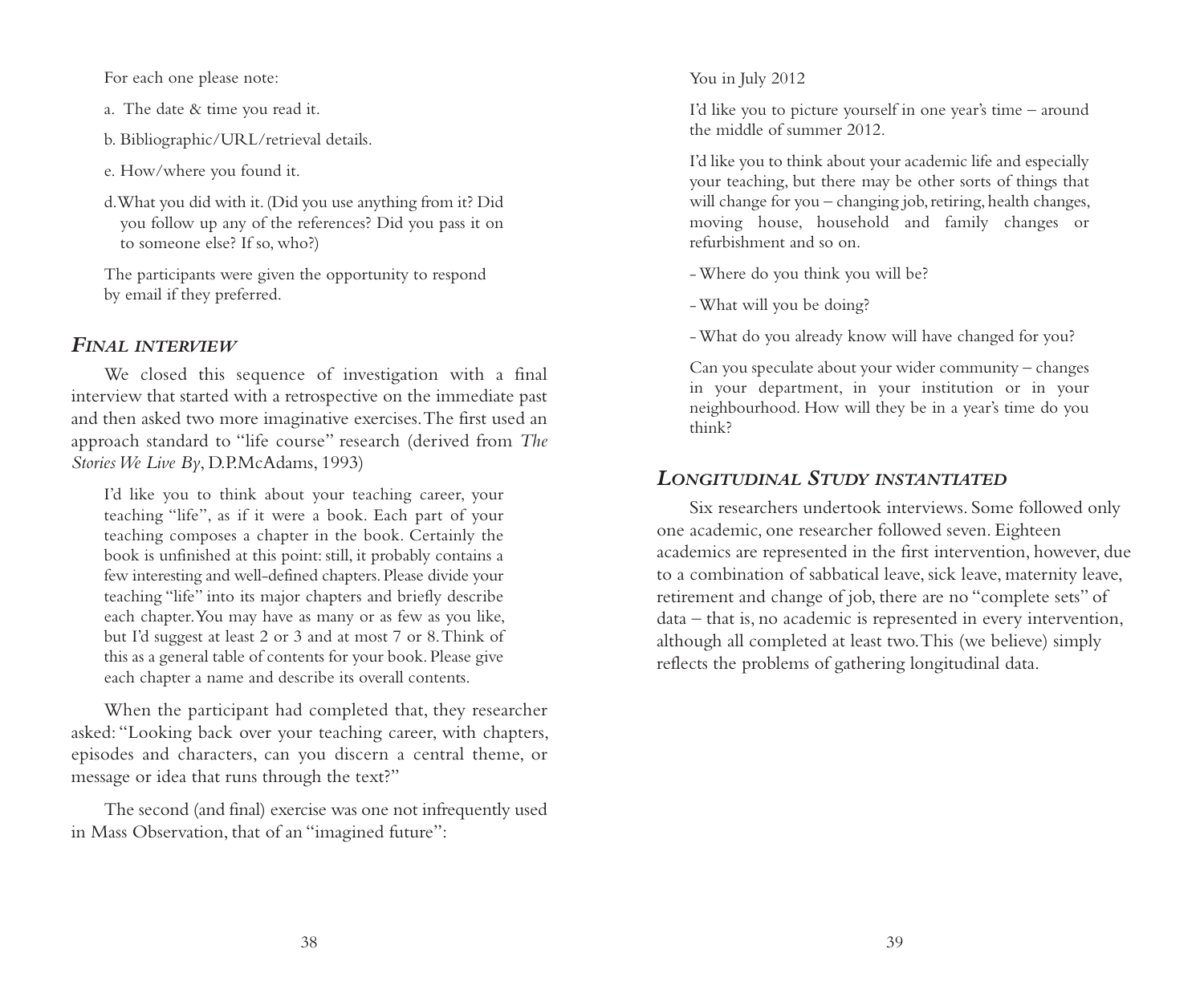#### *Mapping Change: An Emergent Analytic Framework* \*\*\*\*\*\*\*\*\*\*\*\*\*\*\*\*\*\*\*\*

The four studies described here were not planned together, "in one go". Nevertheless, we took them to be examining the same thing, situated teaching practice and (our particular focus) change in teaching practice. As the project progressed, however, we were frustrated that we were not seeing what we had expected. Perhaps naïvely, we had located change at the point of action, in the professional practice of a teacher in the classroom responding to the vicissitudes of the subject matter and student understanding in front of them, the embodiment of Schön's "distinctive structure of reflection-in-action" (1983, p. ix). And indeed, in one sense, this was not naïve, because that is where much teaching change happens and where its success is evaluated. But at the same time we were seeing effectively nothing of that in our data. Nor were we seeing the same *sort* of change from one set of data to the next. As we became more troubled by this, we looked more closely:

With the Change Stories we had stories of *significant* change (although not always large change). Because we had asked people "Can you think of a time when you made a change …" and had stipulated no other constraints, what was recalled was change of a certain character – memorable, likely infrequent, and unbounded by space or time. Notably the change stories reported change (or impetus for change) that was often decades old and frequently located in another institution, culture or place. Even the form of words we (unconsciously) chose echoed the formulaic "Once upon a time …" suggesting something out of the ordinary.

Nevertheless, educators *had* these sorts of stories, and could bring them to mind. Individuals may not have had very many of them (how often does significant change come about?) but they recognised them, and contributed them, when asked.

With the Day Surveys we had the polar opposite. Daily diaries (if they report change or the impetus for change at all) mostly tell stories of individual, small-scale, local-impact, immediately-effected change. (For example " …in helping the students I realized that several people are struggling with one particular detail that we didn't cover in class, so I intend to add that to the list of material for tomorrow's lecture", SP312, November). Any such stories are interspersed with descriptions of other tasks and quotidian details of both academic and personal life. Classroom change (or thoughts of it) may well *not* be the most significant thing to happen on any one day: indeed, may not be remembered beyond it.

With the Retrospective Commons Digital Narratives we did not directly ask about change at all. What we asked for was a reflection between two points in time: "then and now". What we got as a result of that form of question was a catalogue of the changes that had happened in between those points in time (often departmental, or institutional in scale). By providing two personally-relevant (and personally-documented) end points, the most noticeable thing to participants was the differences between them.

With the Longitudinal "5 postcards" intervention, we captured potential seeds of change, the other end of the timeline from the Change Stories. The readings our participants reported may grow into significant practices or they may get discarded along the way, that we cannot know, but we do know that these ideas have captured attention and been worth consideration beyond the ordinary, at least for a moment.

As we continued to explore this, we came to understand that the narratives we had solicited were not after all talking about different sorts of change, but were considering the same phenomenon from different vantage points. And in coming to this understanding at the same time we came to realise that change in teaching is rather oddly quantised. That is to say, the only time I can make a change to my teaching is either the very next class I teach (likely soon) or the next time I teach this subject/course, which at the earliest will be the next academic semester, more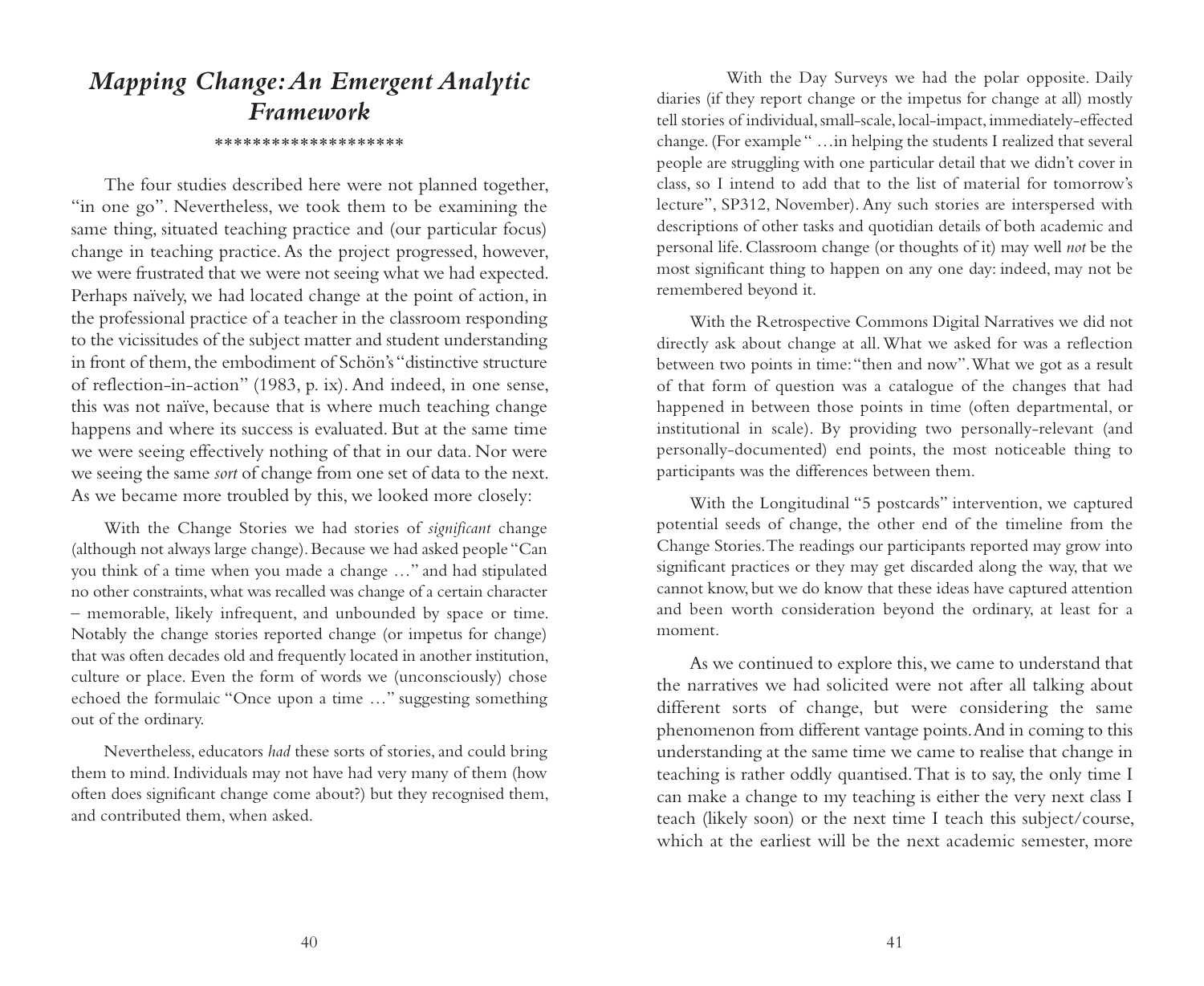often the next academic year, sometimes not for much longer. Teaching change is not a smooth, continuous process: teachers are used to carrying ideas and materials over long periods of time before they can put them to use in their practice.

Together with our new view of *time* in change, we realised that we had to account for *scope*, as well. Although some change was in the hands of individuals, some was instigated from much larger processes – perhaps curricula initiatives, requirements of accrediting bodies, or institutional mission. We devised a simple map of the change space<sup>xii</sup>:



We used the map to plot our data sets (see inside front cover) and in this way, it became visibly apparent that like the proverbial blind men trying to understand an elephant, the things that had appeared to be so different were actually part of the same beastxiii. Change stories described change initiated in the past, and its enduring effect; diarists were necessarily located in the evermoving now; our longitudinal interviews covered a broad sweep of time but kept focussed on the individual and their context; the retrospective commons were firmly set at two points.

As well as describing the space of our investigations, the map was also useful as an exploratory and analytic tool as we realised that it allowed us to articulate the space that teacher-change inhabits (see inside back cover):

- The only place that teaching change can be enacted is in the lower right-hand quadrant, in the immediate or planned future.
- However, the source of change  $-$  the rationale for it, the evidence for it – is almost always in the past (although not necessarily a very long time in the past) and this is located in the lower left-hand quadrant.
- Culture (departmental, institutional or disciplinary), which is often an impetus of change in its own right, is located in the upper left-hand quadrant. It is here, too, that evidence of systemic change of trends in teaching and learning (such as fashion in initial languages for teaching programming, or the uptake of new pedagogic approaches, such as problem-based learning) may be observed, even if they are not apparent at the time.
- The upper right hand quadrant locates what we have called "grand narratives", those projections of what "should be" that are embodied in documents such as curriculum guidelines, blue ribbon reports and individual institutional mission statements and their associated committees.

As well as locating types of change, the map allowed us to observe that how that wherever a "change" appeared on the map it was not isolated, but inevitably stood in relation to all the other parts, even though they may not be directly implicated in the specific event. To illustrate this, figure x models change story 77: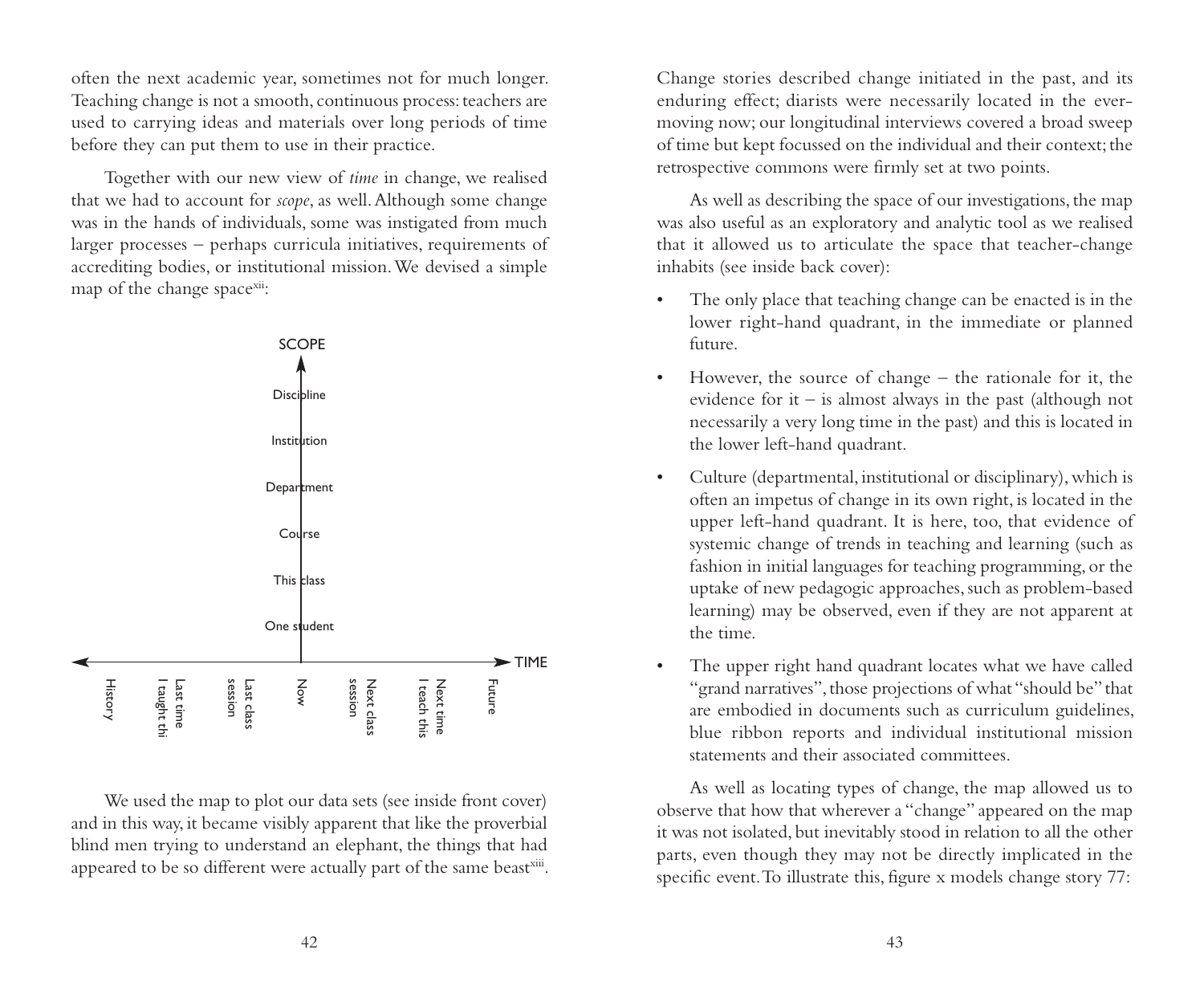... initially in my lectures I used OHP slides with no handouts. Much of the time students were merely copying from the screen. This reflected my experience as a student: I often perceived the lecturer as a hindrance – s/he was making it hard for me to concentrate on slide copying

In this a cultural norm (top left) was personally experienced (bottom left) and which continues to effect change in their teaching today (bottom right).

The model also allows us to view, and express, the influences of working within a particular environment, or with particular influences, realising Randall's insight that "Our life, it turns out, is not one story, but many, a plethora of stories in fact, both stories within us and stories we are, in turn, within" (Randall, 1995, p. 185) and echoing MacFarlane's observation "I had long realized that alongside individual factors, the institutional setting makes an enormous difference to what we do with our lives". (Macfarlane, 2009, p. xii)



#### *In Closing* \*\*\*\*\*\*\*\*\*\*\*\*\*\*\*\*\*\*\*\*

In one sense, the Share Project is finished: the funding period is over and no more data will be gathered under its aegis. Yet it is noticeable that this account is partial, some of our data has been well-analysed (change stories) some partially so (digital narratives, day surveys) some hardly at all (longitudinal studies).

Yet "it sometimes seems" as Bill Bytheway says, "that it is only the middle third of any project that is adequately funded and resourced. Prior to the start there is all the work entailed in preparing and submitting applications for funding, and then, after completion, publications and other dissemination work follow over several years thereafter. (Bytheway, 2011, p. 17)

Analysis, publication and "other dissemination work" will certainly continue into the future. However, we have taken the opportunity to write this handbook now, for several reasons. The first is that it is a simple place to draw together all the instruments used within the project, collating a useful repository of reference. Secondly, the four interventions we undertook, although all solicited narrative, yielded sharply different data. Our various choice of method meant we gathered different stories, and these afforded us different lenses on the phenomenon we were investigation. This is not always obvious from methodological literature, where methods are presented one-by-one as a matter of selection for specific use, or from papers which report the results obtained by using a single method of enquiry. By placing all the pieces of our project together, we more clearly expose our choice of method and the consequences of choice. "Narrative" is certainly not a unitary construct, and we hope this account will help others in their methodological selection.

Finally, as individuals and smaller groups continue to work on separate parts of the corpus, our perception of the coherence of the project data will increasingly dissipate: we will never see it more sharply than we do now.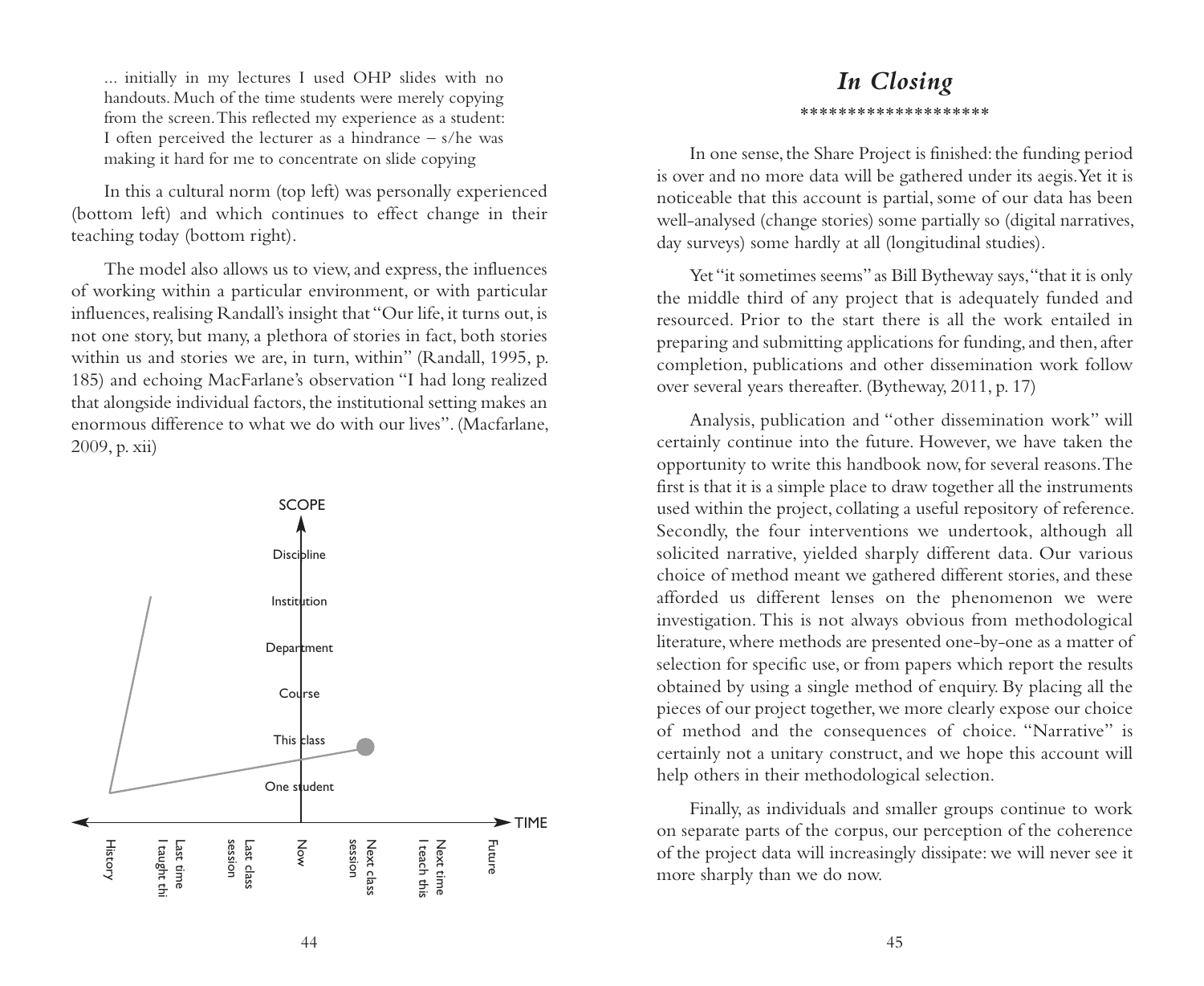#### *Acknowledgements* \*\*\*\*\*\*\*\*\*\*\*\*\*\*\*\*\*\*\*\*

Although written by a single author, this handbook very much builds on the analysis and writing of – and conversations between - all partners in the Share Project: Janet Finlay (then of Leeds Metropolitan University), Isobel Falconer (Glasgow Caledonian University), Helen Sharp (Open University), Josh Tenenberg (University of Washington, Tacoma) and Brad Richards (University of Puget Sound).

The Share project was funded by the Higher Education Funding Council for England (HEFCE) through the National Teaching Fellowship Scheme (NTFS) project strand, administered by the Higher Education Academy (HEA). Any opinions, findings, and conclusions or recommendations expressed in this material are those of the author and do not necessarily reflect the views of HEFCE or the HEA.

#### *References*

#### \*\*\*\*\*\*\*\*\*\*\*\*\*\*\*\*\*\*

- Amabile, T., & Kramer, S. (2011). *The Progress Principle*. Boston, Massachusetts: Harvard Business Review Press.
- Archibald, J.-A. (2008). *Indigenous storywork : educating the heart, mind, body, and spirit*. Vancouver: UBC Press.
- Arminen, I. (2004). Second stories: the salience of interpersonal communication for mutual help in Alcoholics Anonymous. *Journal of Pragmatics, 36*, 319-347.
- Bateson, G. (1979). *Mind and nature : a necessary unity*. London: Wildwood House [etc.].
- Bruner, J. S. (1986). *Actual minds, possible worlds*. Cambridge, Mass. ; London: Harvard University Press.
- Bytheway, B. (2011). *Unmasking age : the significance of age for social research*. Bristol: Policy Press.
- Callahan, S., Rixon, A., & Schenk, M. (2006). The Ultimate Guide to Anecdote Circles [Electronic Version]. Retrieved 13th March 2012, from
	- http://www.anecdote.com.au/files/Ultimate\_Guide\_to\_ACs\_v1.0.pdf
- Falconer, I., Finlay, J., & Fincher, S. (2011). Representing Practice: Practice Models, Patterns, Bundles. *Learning Media and Technology, 36*(2), 182- 196.
- Fensham, P. J. (2004). *Defining an identity : the evolution of science education as a field of research*. Dordrecht ; London: Kluwer Academic.
- Feynman, R. P., & Robbins, J. (1999). *The pleasure of finding things out : the best short works of Richard P. Feynman*. Reading, Mass.: Perseus Books.
- Fincher, S. (2012). The Diarists' Audience. In L. Stanley (Ed.), *Documents of Life 2: Revisited*: Ashgate Publishing.
- Fincher, S., Finlay, J., Sharp, H., Falconer, I., & Richards, B. (2012). Change Stories.
- Fincher, S., Richards, B., Finlay, J., Sharp, H., & Falconer, I. (2012). *Stories of Change: How educators change their practice.* Paper presented at the Frontiers in Education, Seattle, WA.
- Fincher, S., & Tenenberg, J. (2007). *Warren's Question*. Paper presented at the International Computing Education Research.
- Finlay, J. (2012). *Representing Teaching Practice: A Book of Bundles*. Canterbury: University of Kent Press.
- Goodman, A. (2008). *Storytelling as Best Practice*.
- Goodson, I., & Walker, R. (1995). Telling Tales. In H. McEwan & K. Egan (Eds.), *Narrative in Teaching, Learning and Research*. New York: Teachers College Press.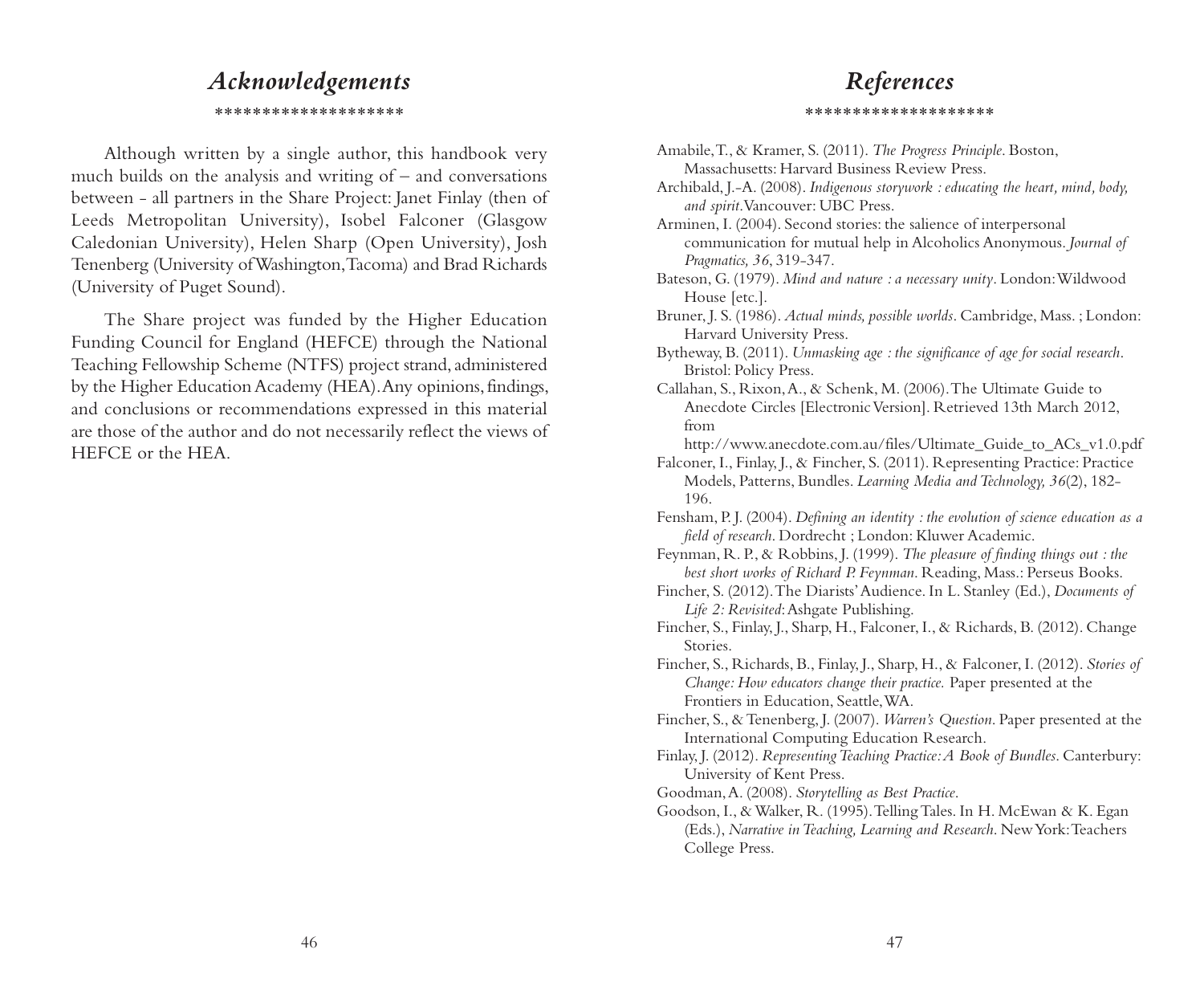Klapproth, D. M. (2004). *Narrative as social practice : Anglo-Western and Australian aboriginal oral traditions*. Berlin: Mouton de Gruyter.

- Klein, G., & Baxter, H. C. (2006). *Cognitive Transformation Theory: Contrasting Cognitive and Behavioral Learning.* Paper presented at the Cognitive Transformation Theory: Contrasting Cognitive and Behavioral Learning.
- Kurtz, C. (2010). *Working with Stories*. Retrieved 17th April 2012, from http://www.workingwithstories.org/
- Kurtz, C. (2012). Personal communication.
- Little, J. W. (2007). Teachers' Accounts of Classroom Experience as a Resource for Professional Learning and Instructional Decision Making. *Yearbook of the National Society for the Study of Education, 106*(1), 217-240.
- Macfarlane, A. (2009). *Reflections on Cambridge*. Delhi: Social Science Press.
- Mass-Observation, & Harrisson, T. H. (1943). *The Pub and the People. A worktown study. [With a preface by T. H. Harrisson.]*. London: Victor Gollancz.
- Mattingly, C. (1991). Narrative reflections on practical actions: Two learning experiments in reflective storytelling. In D. A. Schön (Ed.), *The Reflective turn : case studies in and on educational practice*. New York: Teachers College, Columbia University.
- McDrury, J., & Alterio, M. (2003). *Learning through storytelling in higher education : using reflection & experience to improve learning*. London: Kogan Page.
- Mitchell, M. C., & Egudo, M. (2003). *A Review of Narrative Methodology*. Retrieved. from

http://www.dsto.defence.gov.au/corporate/reports/DSTO-GD-0385.pdf.

- Olson, M. (1997). Narrative Epistemology in Practice. *Curriculum Inquiry, 27*(4).
- Pahl, K., & Rowsell, J. (2010). *Artifactual Literacies: Every object tells a story*: Teachers' College Press.
- Plummer, K. (1994). *Telling sexual stories : power, change, and social worlds*. London ; New York: Routledge.
- Plummer, K. (2011). *Invited keynote presentation*. Paper presented at the Third British Sociological Association Presidential Event: Ken Plummer- Tales of a Critical Humanist.
- Randall, W. L. (1995). *The stories we are : an essay on self-creation*. Toronto ; London: University of Toronto Press.
- Rose, M. (1995). *Possible lives : the promise of public education in America*. Boston: Houghton Mifflin Company.
- Roxå, T., & Mårtensson, K. (2009). Significant conversations and significant networks – exploring the backstage of the teaching arena. *Studies in Higher Education, 34*(5), 547-559.
- Schön, D. (1983). *The Reflective Practitioner: How Professionals Think in Action*. London: Temple Smith.
- Schubert, W. H., & Ayers, W. C. (Eds.). (1992). *Teacher Lore: Learning from our own Experience*. New York: Longman.
- Shea, D. C. (2000). *The South African Truth Commission : the politics of reconciliation*. Washington, DC: Institute of Peace Press.
- Snowden, D. (2010). Narrative Research.
- Star, S. L., & Griesemer, J. R. (1989). Institutional ecology, 'translations' and boundary objects: Amateurs and professionals in Berkeley's museum of vertebrate zoology, 1907-39. *Social Studies of Science, 19*(3), 387-420.

Wakeford, J. (2010). Personal communication.

- White, H. (Ed.). (2012). *What do I do Now? Laboratory Tales From Teaching Assistants 2003 - 2011*: University of Delaware.
- White, J. J. (1991). War Stories: Invitations to Reflect on Practice. In B. R. Tabachnick & K. M. Zeichner (Eds.), *Issues and practices in inquiryoriented teacher education*. London: Falmer.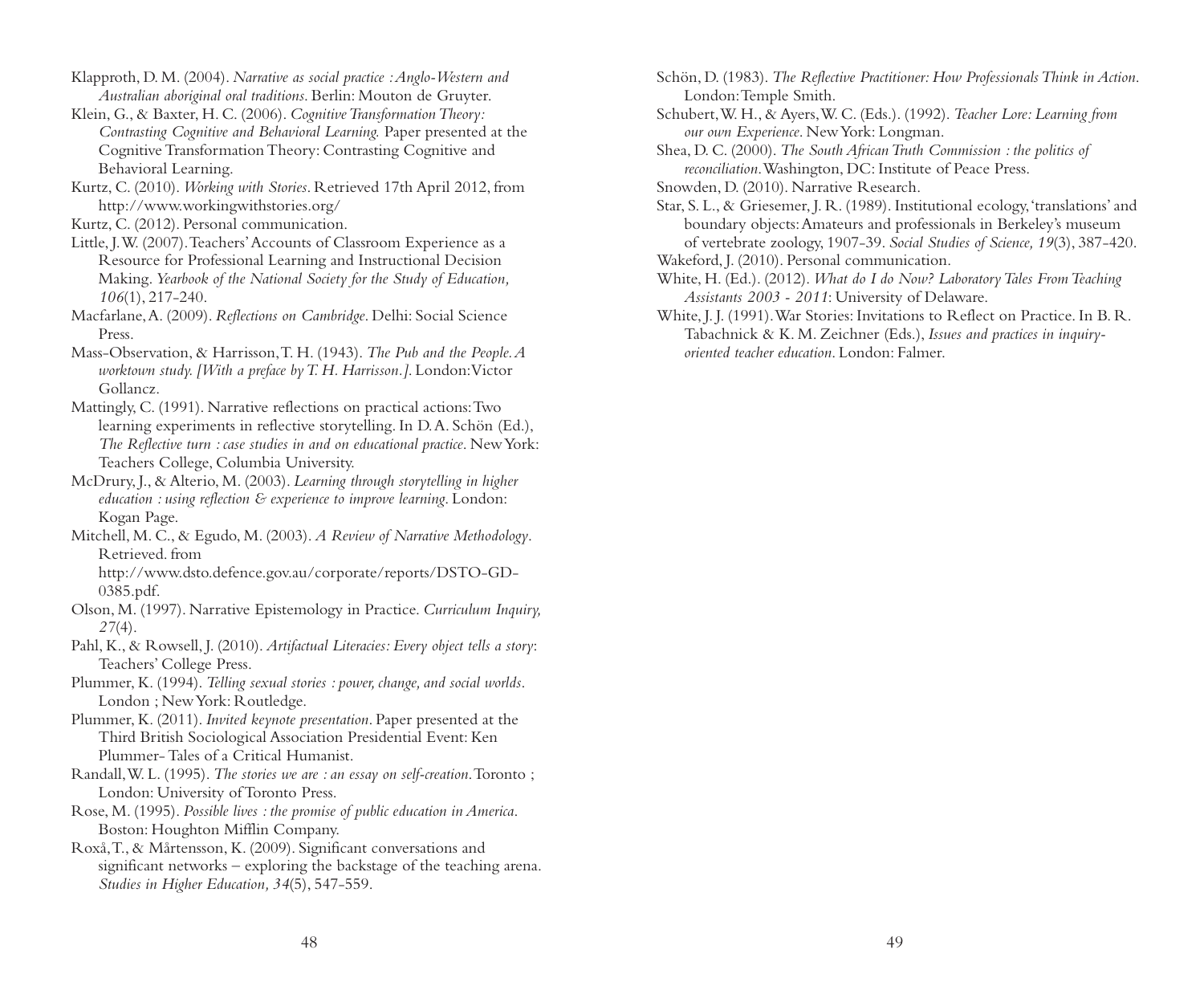#### *Notes*

#### \*\*\*\*\*\*\*\*\*\*\*\*\*\*\*\*\*\*\*\*

- i To my knowledge, David Barnes & Ian Utting (both University of Kent), Tony Jenkins (Huddersfield University) and Eric Roberts (Stanford University)
- ii For example *How I got my postgraduate degree part time* and *How I got my First Class degree*
- iii For our purposes, we take this early formulation of Bruner's to be the most useful. He later developed and extended his ideas concerning narrative to include considerations of literary theory and structure in his 1991 *Critical Inquiry* article "The Narrative Construction of Reality" and his 2004 *Social Research* article "Life as Narrative".
- iv Although there may be many layers and levels, we are not normally bound to "tell the truth, the whole truth and nothing but the truth"
- v The Sensemaker™ suite, licensed from Cognitive Edge: http://www.cognitive-edge.com
- vi Although there was considerable overlap with established academics, see: Liz Stanley, *The Archaeology of a 1930s Mass-Observation Project*, University of Manchester, Department of Sociology Occasional Paper 27, 1990. Also, it should be noted that many of the MO contributors were drawn from the professional classes. Journalists, politicians and academics are well-represented in MO contributors.
- vii We would have liked to have chosen the 12th as an historical tip-ofthe-hat to MO, but too few days of the week were represented. With the 15th, every day (Saturday and Sunday as well as the days of the "working" week) was included over the course of the year.
- viii For those interested in the details, see the companion handbook in this series *A Commons Leader's Vade Mecum: How to Instantiate a Disciplinary Commons*
- ix Drawing on the ideas of Jean Lave and Etienne Wenger, we posited that their previous experience of going through a *Disciplinary Commons* had brought these teachers together into a community of practice.
- x These can be found on the individual *Disciplinary Commons* pages, associated with the original portfolios.
- xi This protocol was influenced by the approach described in *Working Minds: A Practitioner's Guide to Cognitive Task Analysis* by Beth Crandall, Gary Klein and Robert R Hoffman, 2006 MIT Press
- xii The map is itself an example of a long-gestated idea. It was first doodled in 2007 with Jennifer Turns, Yi-Min Huang, Jessica Yellin (all of the University of Washington, Seattle) and Susan Ambrose (of

Carnegie Mellon University). At that time, we were working on an (unrealised) paper regarding teacher decision-making and it had only "grain-size" on the y axis and "immediacy" (i.e. future time) on the x axis. I think this is an improved version and one better fit-forpurpose in its description of a change space. Nevertheless it remains indebted to, and gratefully acknowledges, the input of those early discussions.

xiii Once upon a time, there lived six blind men in a village. One day the villagers told them, "Hey, there is an elephant in the village today." They had no idea what an elephant is. They decided, "Even though we would not be able to see it, let us go and feel it anyway." All of them went where the elephant was. Everyone of them touched the elephant.

"Hey, the elephant is a pillar," said the first man who touched his leg. "Oh, no! it is like a rope," said the second man who touched the tail. "Oh, no! it is like a thick branch of a tree," said the third man who touched the trunk of the elephant.

"It is like a big hand fan" said the fourth man who touched the ear of the elephant.

"It is like a huge wall," said the fifth man who touched the belly of the elephant.

"It is like a solid pipe," Said the sixth man who touched the tusk of the elephant.

They began to argue about the elephant and everyone of them insisted that he was right. It looked like they were getting agitated. A wise man was passing by and he saw this. He stopped and asked them, "What is the matter?" They said, "We cannot agree to what the elephant is like." Each one of them told what he thought the elephant was like. The wise man calmly explained to them, "All of you are right. The reason every one of you is telling it differently because each one of you touched the different part of the elephant. So, actually the elephant has all those features what you all said." "Oh!" everyone said. There was no more fight. They felt happy that they were all right

http://www.jainworld.com/literature/story25.htm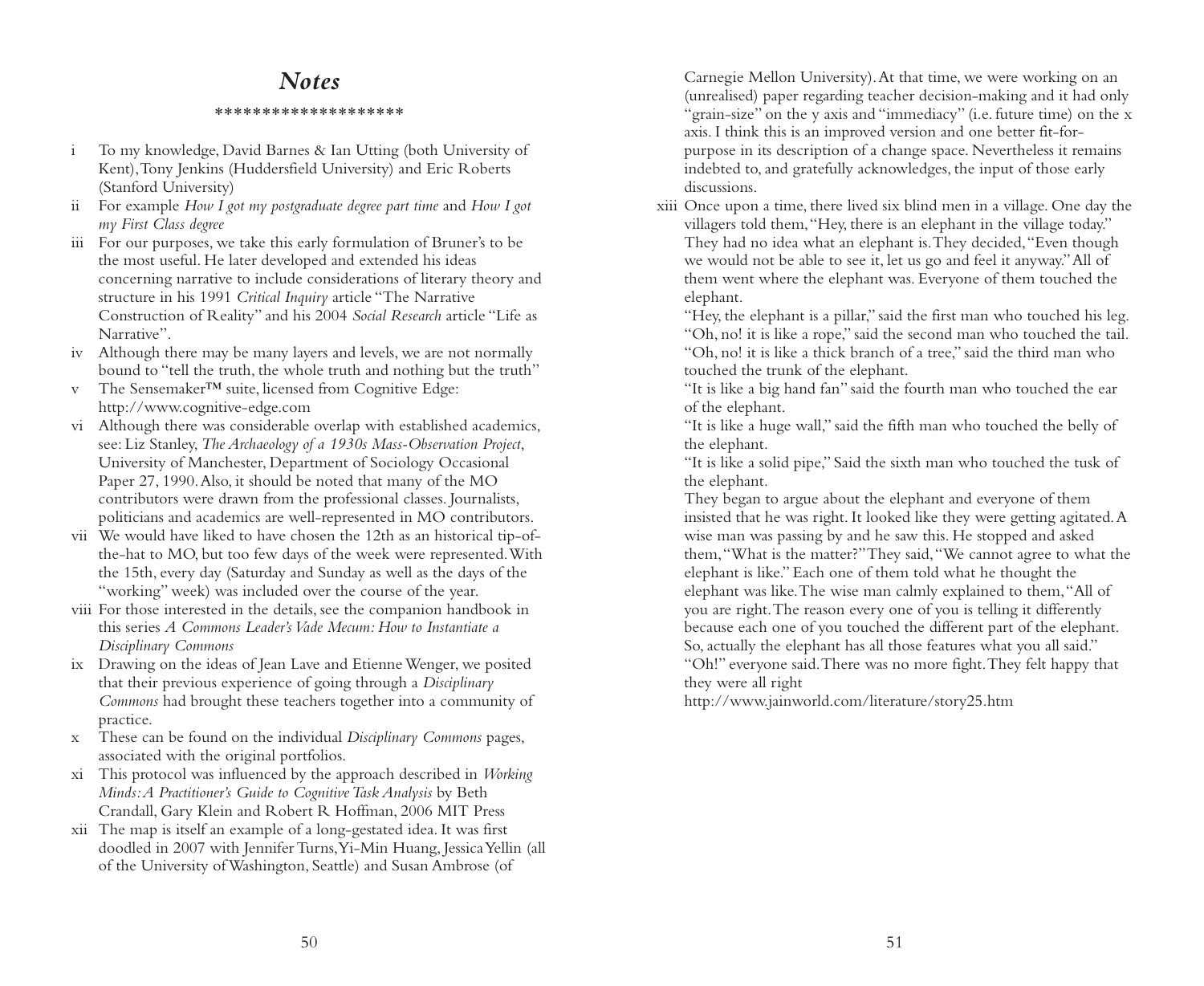